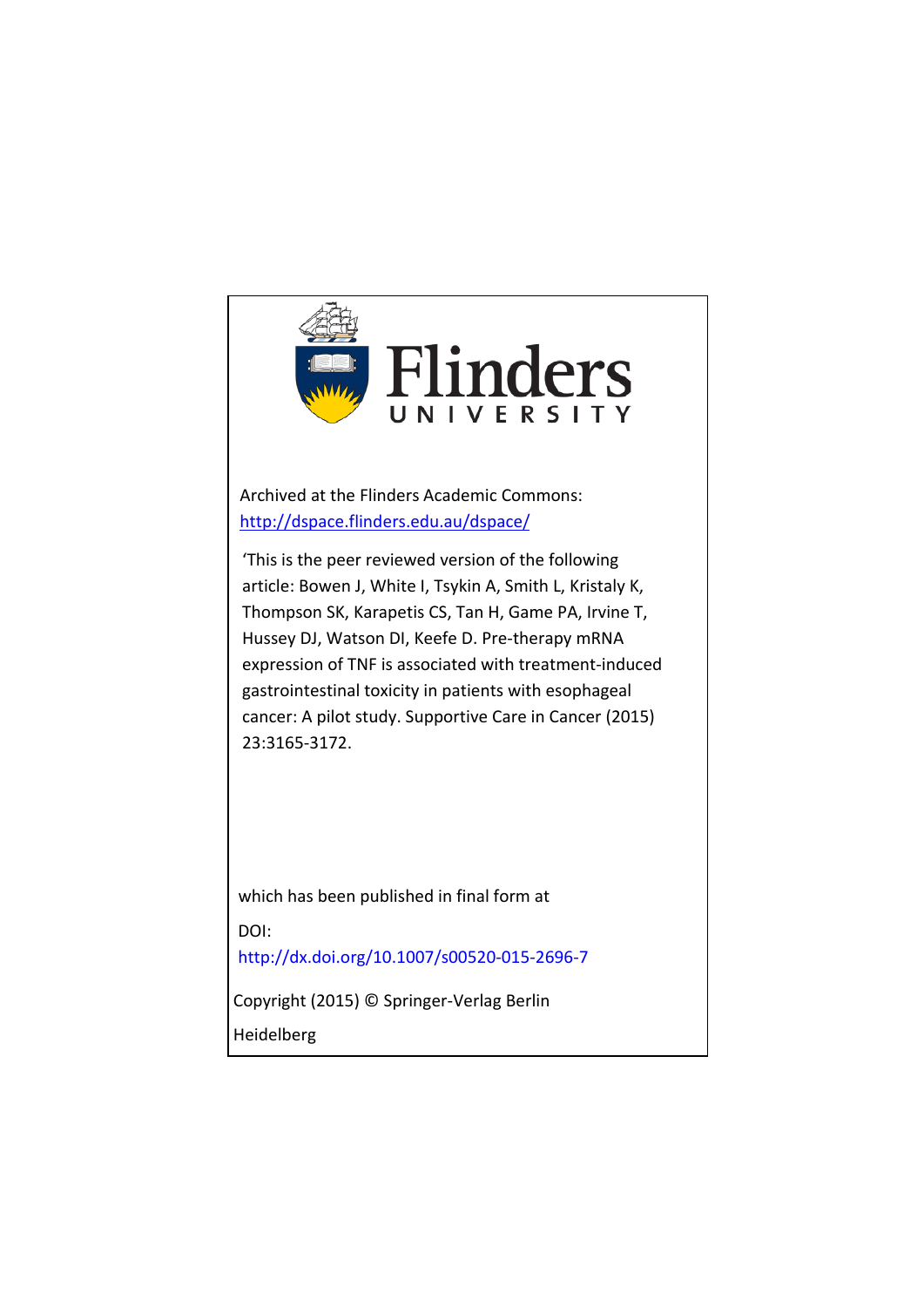## **Title page**

 Pre-therapy mRNA expression of TNF is associated with regimen-related gastrointestinal toxicity in patients with esophageal cancer: A pilot study

4 Bowen JM<sup>1</sup>, White I<sup>2</sup>, Smith L<sup>3</sup>, Tsykin A<sup>4</sup>, Kristaly K<sup>2</sup>, Thompson SK<sup>3</sup>, Karapetis CS<sup>5</sup>, Tan H<sup>6</sup>,

5 Game  $PA^3$ , Irvine T<sup>7</sup>, Hussey DJ<sup>7</sup>, Watson DI<sup>7</sup>, Keefe DMK<sup>2</sup>

- 1. School of Medical Sciences, University of Adelaide, 2. School of Medicine, University of
- Adelaide, 3. Discipline of Surgery, University of Adelaide, 4. Centre for Cancer Biology, SA
- Pathology, 5. School of Medicine, Flinders University, 6. RAH Cancer Centre, Royal Adelaide
- Hospital, 7. Department of Surgery, Flinders University, Adelaide, South Australia, Australia.
- Address for correspondence:
- Dr Joanne M Bowen
- School of Medical Sciences
- University of Adelaide
- From Rd, Adelaide 5005, SA
- Australia
- T: +618 83131374
- F: +618 8313 5384
- E: joanne.bowen@adelaide.edu.au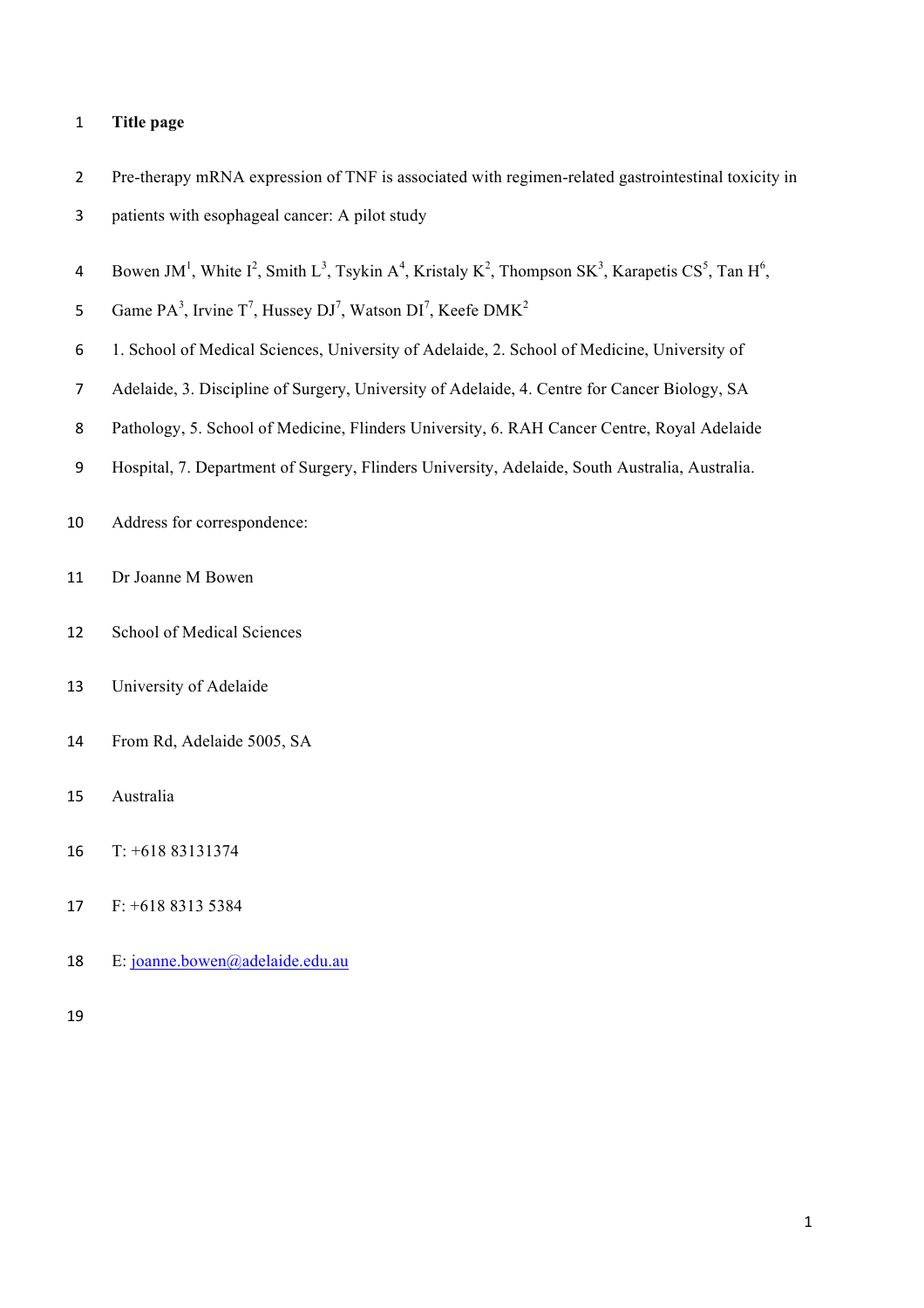#### **Abstract**

 Purpose: Esophageal cancer has a high mortality rate, and its multimodality treatment is often associated with significant rates of severe toxicity. Effort is needed to uncover ways to maximize effectiveness of therapy through identification of predictive markers of response and toxicity. As such, the aim of this study was to identify genes predictive of chemoradiotherapy-induced gastrointestinal toxicity using an immune pathway-targeted approach.

 Methods: Adults with esophageal cancer treated with chemotherapy consisting of 5-fluorouracil and cisplatin, and 45-50 Gy radiation were recruited to the study. Pre-therapy-collected whole blood was analyzed for relative expression of immune genes using RT-PCR. Gene expression was compared between patients who experienced severe regimen-related gastrointestinal toxicity vs. those experiencing mild to moderate toxicity.

- Results: Blood from 31 patients were analyzed by RT-PCR. Out of 84 immune genes investigated,
- 13 TNF was significantly elevated (2.05-fold,  $p = 0.025$ ) in the toxic group (n = 12) compared to the
- 14 non-toxic group ( $n = 19$ ). Nausea and vomiting was the most commonly documented severe toxicity.
- No associations between toxicity and response, age, sex, histology or treatment were evident.
- Conclusions: This study supports evidence of TNF as a predictive biomarker in regimen-related

gastrointestinal toxicity. Confirming these findings in a larger cohort is warranted.

### **Keywords**

Toxicity, chemoradiation, esophageal cancer, mucositis, RT-PCR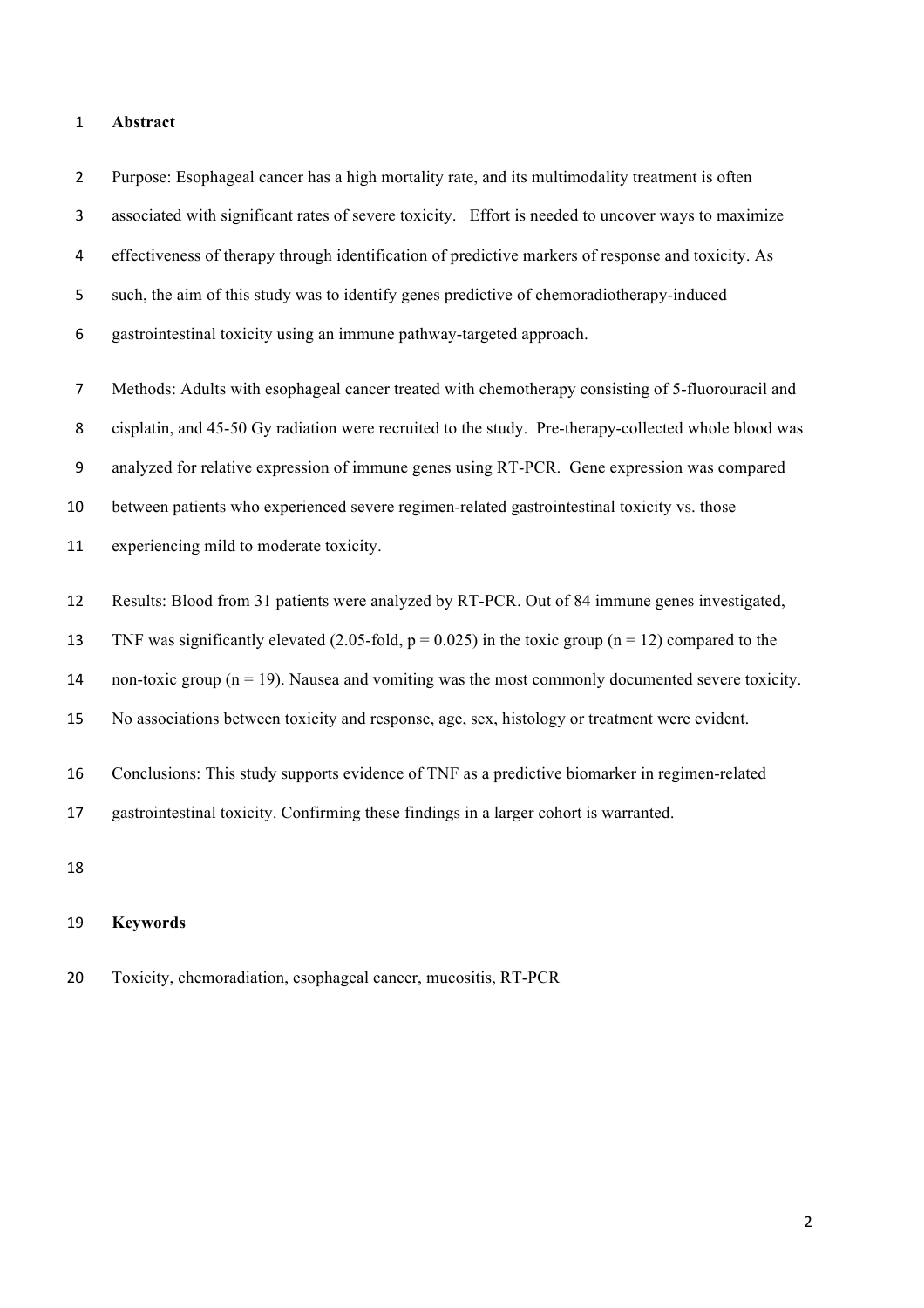#### **Introduction**

 Across the past four decades, the incidence of esophageal adenocarcinoma (EAC) has increased 6- fold throughout the Western World, particularly in men, whilst rates of squamous cell carcinoma (SCC) of the esophagus remain unchanged [1]. Esophageal cancer has one of the poorest survival rates among patients with solid tumors, and its multimodality treatment with combined chemotherapy and radiotherapy is often associated with significant rates of severe toxicity [2, 3]. Effort is needed to uncover ways to maximize the effectiveness of therapy through identification of predictive markers of response and toxicity.

 Acute toxicity affecting the gastrointestinal (GI) mucosa is a major impediment to optimal cancer treatment and is particularly problematic in cancers of the esophagus. Patients with locally advanced tumors are typically managed with neoadjuvant or definitive chemoradiotherapy (CRT) [4, 5], which 12 results in up to 43% of patients experiencing severe (grade  $\geq$  3) GI toxicity (including oral mucositis, esophagitis, nausea and vomiting and diarrhea) depending on the protocol [6]. Of significant clinical importance, GI toxicity can lead to up to 45% of patients not receiving full dose chemotherapy, and up to 30% having interrupted radiotherapy [3, 7], and this can negatively impact on treatment success. Complete pathological response to CRT is associated with better long term survival [8]. However, 25% of patients do not respond to CRT and hence undergo this treatment and its toxicities unnecessarily [9].

 Reliable predictive markers of severe GI toxicity risk are currently unavailable. One potential approach is the use of gene expression signatures [10-12]. Numerous lines of evidence support the role of basal gene expression in establishing a pre-treatment risk profile, and a number of studies have found associations between genetic factors and regimen-related toxicity [13-15]. Recently, attention has moved away from pharmacogenetic risk gene such as dihydropyrimidine dehydrogenase (*DPYD*) due to the rarity of informative variants and consequent failure to account for the majority of toxicity seen [16]. Instead, increased focus has been placed on the role of immune determinants of mucosal inflammation. This is borne out of the knowledge that GI toxicity (most notably mucositis) is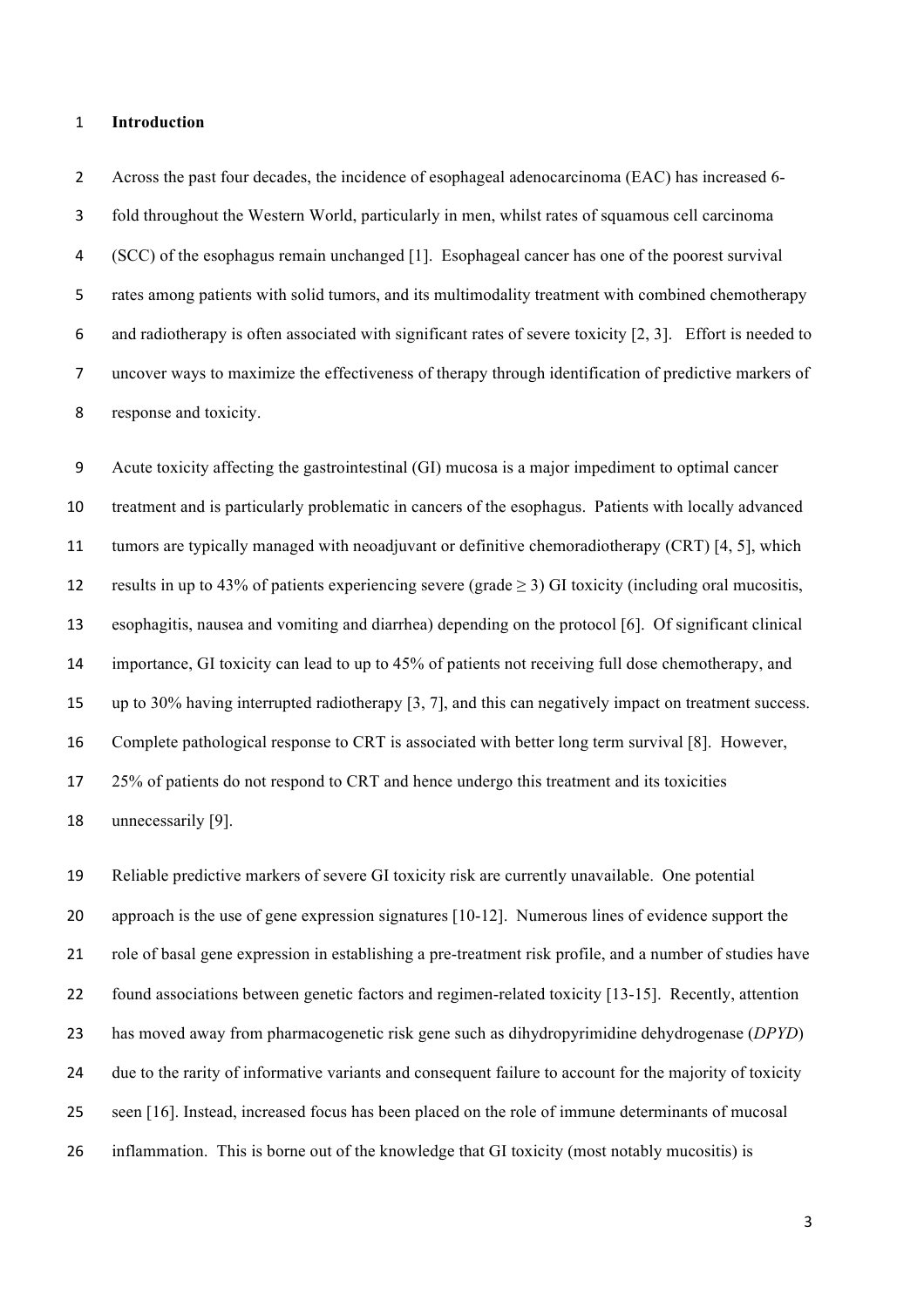fundamentally underpinned by mucosal inflammatory damage. Substantial preclinical and clinical research has shown that many of the key mediators of regimen related mucosal injury are derived from the innate immune response pathway [17]. In particular, activation of the transcription factor NF-κB, and up-regulation of its pro-inflammatory cytokine target genes including TNF-α, IL-1β and IL-6 are implicated in modulating injury [18, 19]. Furthermore, the severity of mucosal injury correlates with the intensity of pro-inflammatory cytokine production, and interference with cytokine production favorably modifies the course of experimental mucositis [20]. In clinical studies, increased levels of TNF-α and IL-6 measured in peripheral blood correlates with mucositis severity [21, 22]. These findings implicate pro-inflammatory cytokines as central medicators in the pathogenesis of cancer therapy-induced GI toxicity and promote their further investigation as risk modifiers. In support of observations from mRNA and animal models, genetic variants in mucosal injury mediators, such as TNF-α, NF-κB, IL-1β and IL-6, have been linked to toxicity [13, 23, 24]. Based on these previous studies, we hypothesized that pre-therapy expression of innate immune genes would be measurably different in patients that go on to suffer from severe GI toxicity compared to those that do not. As such, this proof of concept pilot study used an immune pathway-targeted, multi- array approach to prospectively analyze pre-therapy gene expression profiles in patients with esophageal cancer treated with CRT.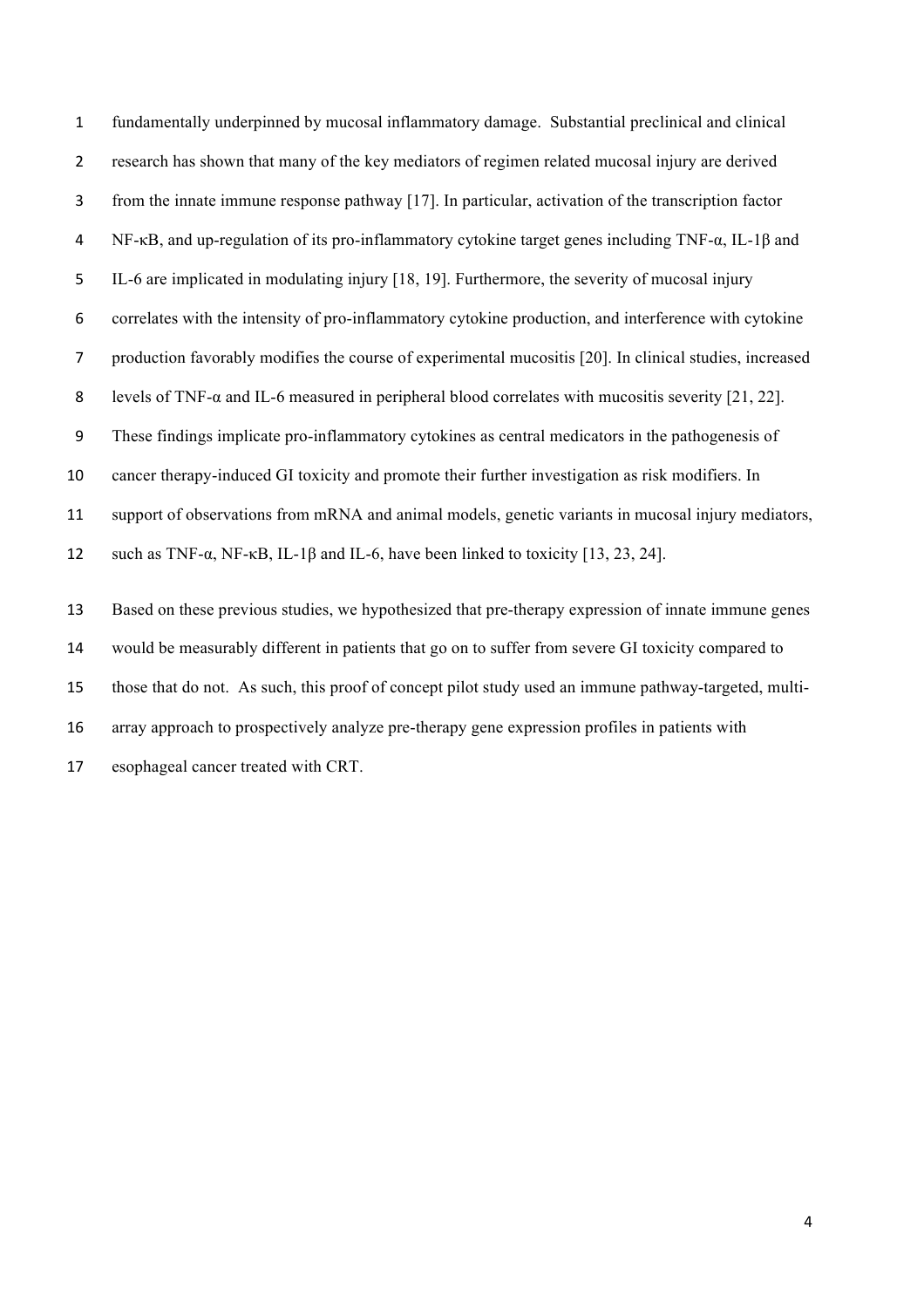#### **Methods**

## *Patient identification and sample collection*

 This study was approved by the Royal Adelaide Hospital Research Ethics Committee and complied with the Declaration of Helsinki. All study participants gave written informed consent. Eligible participants were identified at the South Australian Statewide Upper Gastrointestinal Cancer Multidisciplinary Team Meeting or by endoscopy surgical lists, and approached for inclusion at the hospital or by mailed study information sheets. Patients with cancer of the esophagus (including adenocarcinoma, squamous cell carcinoma and gastroesophageal junction) scheduled to receive concurrent CRT were eligible for inclusion. Chemotherapy entailed 2 cycles of 5-fluorouracil (1000 10 mg/m<sup>2</sup>/day for 96 h by ambulatory pump) and cisplatin (75 mg/m<sup>2</sup>) spaced 4 weeks apart. Radiation consisted of 45 Gy, if given before surgical resection, and 50 Gy if given as definitive treatment, administered as 25 equal fractions across 5 weeks. Pretreatment supportive medication was standard and consisted of 165mg aprepitant, 12mg dexamethasone and 10mg ondansetron / 250mcg palonosetron. Post infusion medication included 165mg aprepitant, 10-20mg metoclopramide (as required for nausea), 8mg dexamethasone (2 tablets daily x 3 days) and 2-4mg loperamide (as required for diarrhea). Patients who had received prior chemotherapy or radiation, had a serious concomitant medical or psychiatric illness, or had active mucosal ulceration were excluded. Patients were prospectively recruited and gave 2.5 mL of blood, collected into PaxGene RNA tubes for stabilization of RNA (PreAnalytiX, Qiagen) prior to therapy.

 Clinical records were reviewed for collection of clinical information, including patient demographics, chemotherapy and radiation protocol, tumor histology, and toxicity. Two specialist esophageal surgeons independently reviewed the clinical records to determine response to CRT, as summarized in table 1. All toxicity data was graded according to the National Cancer Institute Common Terminology Criteria for Adverse Events version 4.0. To maintain uniformity, a single investigator [IW] was responsible for data extraction and final toxicity scoring as directed by physician reporting in case notes. For the purpose of analysis, patients were categorized as either toxic or non-toxic. Patients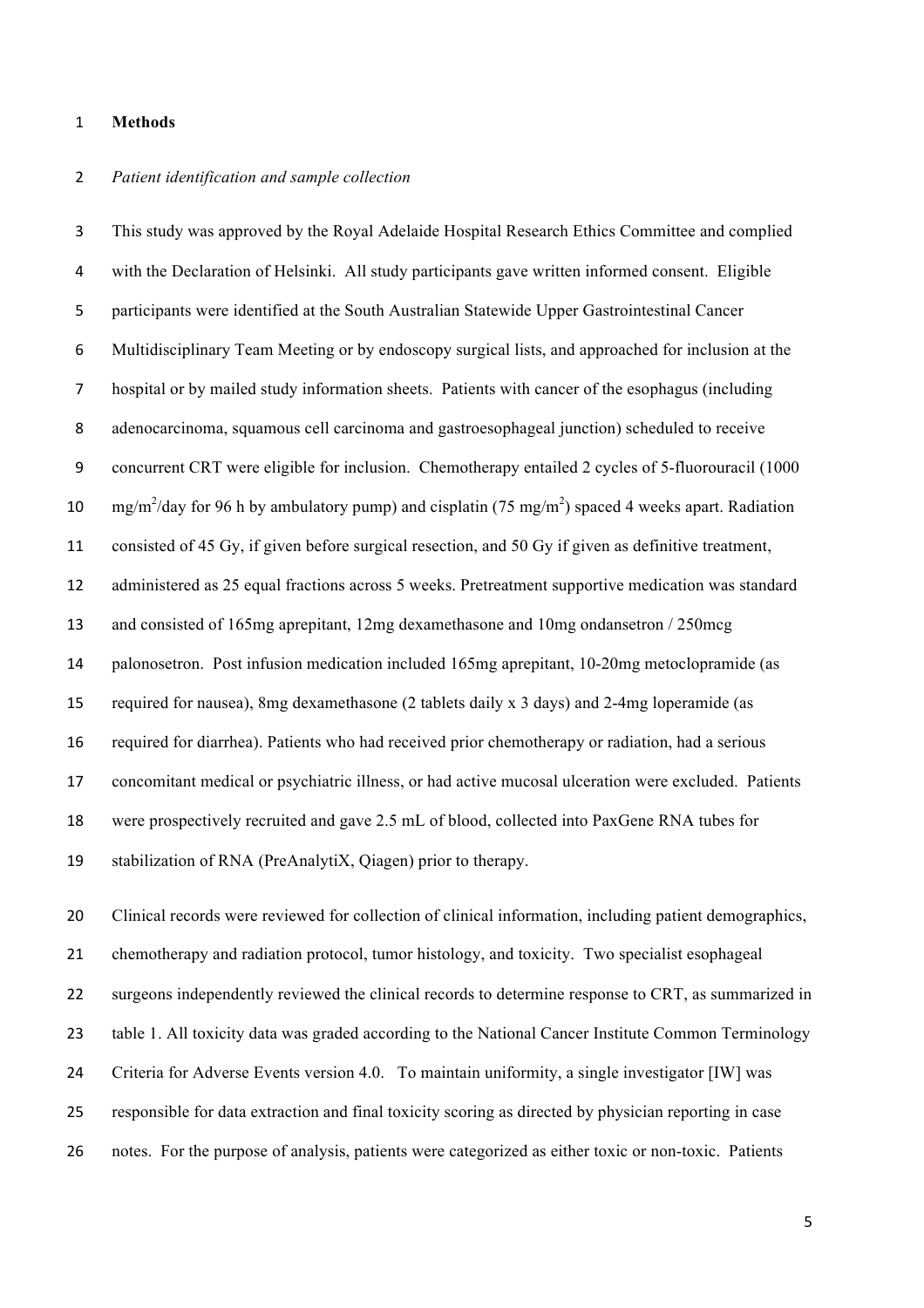with any reported GI toxicity grade ≥3 were assigned as toxic, whereas patients with grade ≤2 toxicity were assigned as "non-toxic". Any patient that required a dose reduction, treatment break or hospitalization due to GI toxicity was automatically assigned to the toxic group. The Fisher's exact test was used to compare patient characteristics between groups.

*RNA isolation* 

Total RNA was isolated from whole blood using the PreAnalytiX RNA extraction kit as per

manufacturers' instructions (Qiagen, CA, USA). Briefly, silica-membrane spin column technology is

used, where RNA >18 nucleotides (including miRNA) binds to the membrane, is subjected to DNase

digestion to remove genomic DNA contamination and washed before final elution in proprietary

buffer solution. Integrity of eluted RNA was tested with the Agilent Bioanalyzer at the Adelaide

Microarray Centre (University of Adelaide).

*PCR arrays and RT-PCR*

The RT² Profiler™ PCR Array Human Innate & Adaptive Immune Responses in 100 disk format

(Qiagen, CA, USA) was used to compare relative transcript expression between groups. All arrays

15 were conducted according to manufacturers' instructions, including cDNA synthesis using the  $RT^2$ 

HT First Strand Kit, and use of SYBR Green ROX FAST Mastermix for the Rotor-Gene cycler.

17 Cycle threshold values were analyzed by 2<sup>-∆∆CT</sup> to determine expression fold changes and unpaired t-

test used to detect significance between groups, respectively.

 For real-time polymerase chain reaction (RT-PCR) validation of differentially expressed transcripts, RNA was converted to cDNA using the iScript cDNA synthesis kit (Biorad, CA, USA) as per manufacturers' instructions. Primers were purchased from Qiagen (QuantiTect Primer Assays) with expression normalized to housekeeping gene, UBC, which has been extensively used in our laboratory 23 [25], although not present on the PCR array. All RT-PCR reactions contained 1 µl (10 ng) cDNA, 5 24 µl Sybr Green, 3 µl RNase-free water and 1 µl of primer mix. Using the Rotor-Gene Q (Qiagen, CA,

USA) each run consisted of 40 cycles; 95°C (15 seconds), 55°C (30 seconds) and 72°C (30 seconds).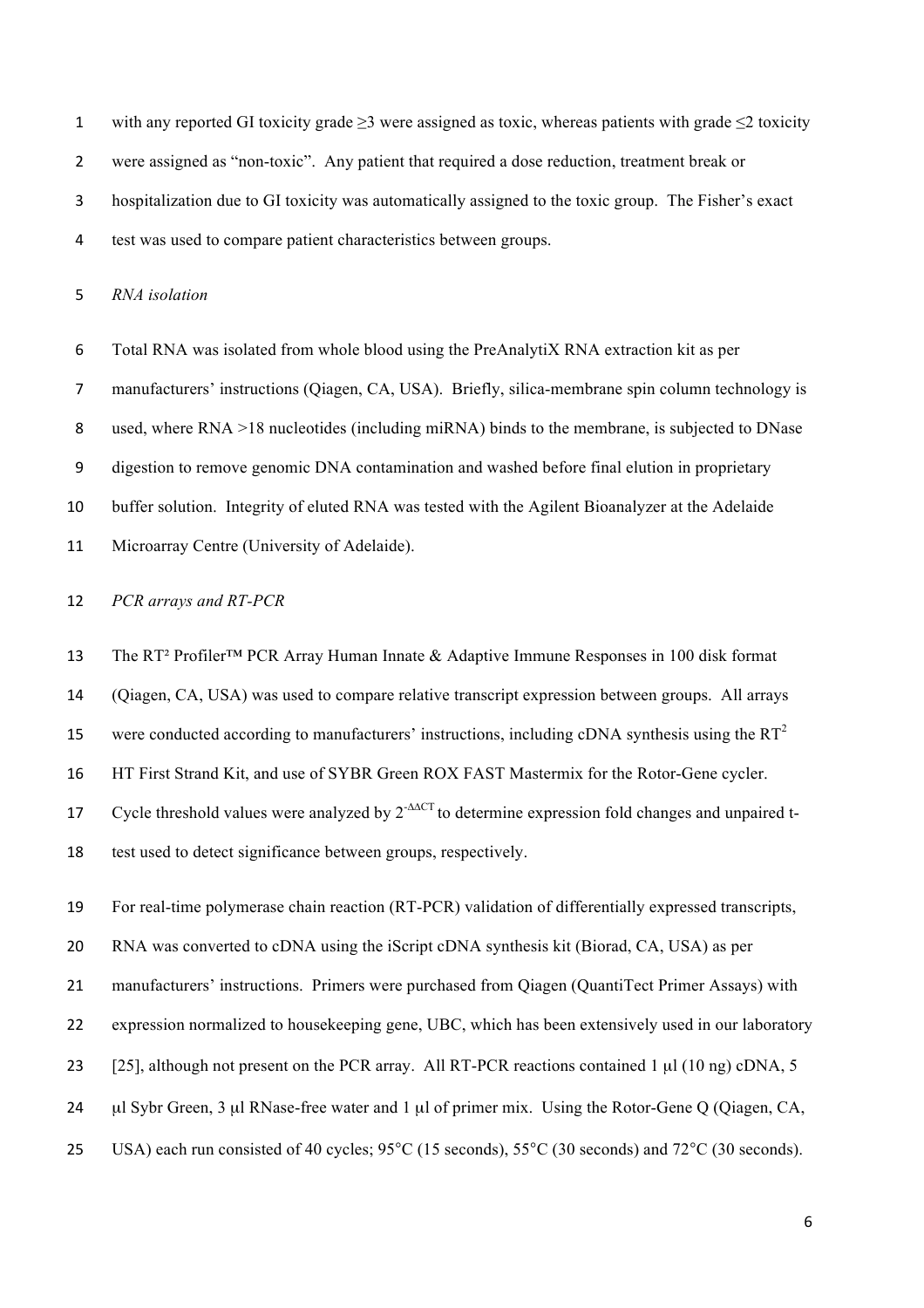- Cycle threshold cutoff was set whilst viewing fluorescent readings in log scale. A melt curve analysis
- was conducted to ensure amplification of specific products. Normalized expression values were
- assessed by Wilcoxon Sign Rank test, with a p value of <0.05 considered significant.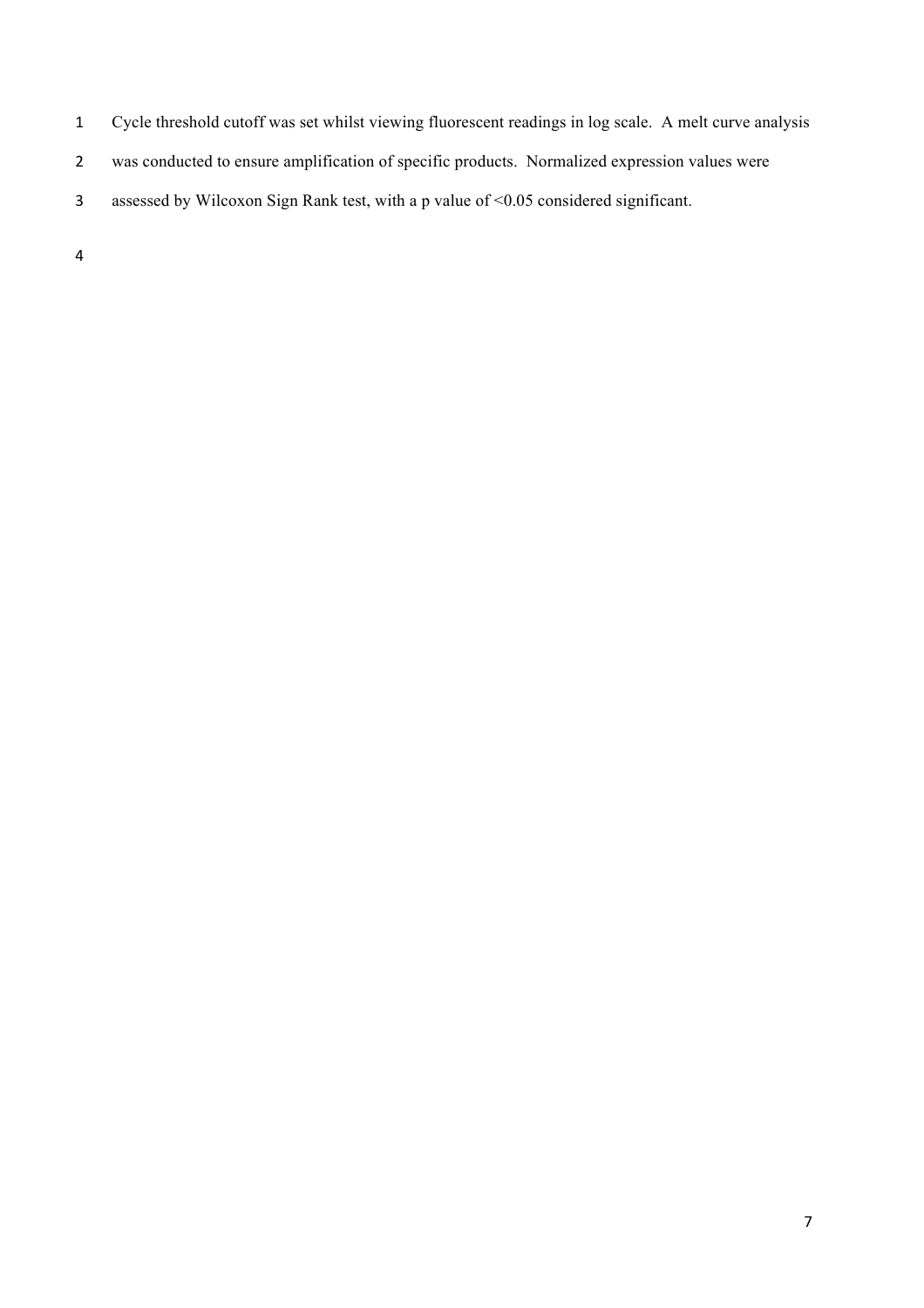#### **Results**

## *Patient Toxicity*

 Between December 2009 and March 2013 a total of 31 blood samples were collected from eligible 4 patients (Figure 1). These were classified as toxic  $(n = 12)$  or non-toxic  $(n = 19)$  and included in the molecular analysis (Full description in supplementary table 1). Patients were well balanced across the 6 two groups for age, tumor histology, clinical stage and treatment (Table 2). Grade  $\geq 3$  nausea or vomiting occurred in 8/31 (26%) patients, making it the most common severe GI toxicity documented. This was as expected given that the regimen is highly emetogenic. All GI toxicities that occurred with frequency of 10% or greater are shown in Table 3.

## *PCR array*

 Initially, RNA from 4 toxic and 4 non-toxic patients was compared in the PCR array analysis which included 84 innate and adaptive immune response genes, and 5 housekeeping genes. A filter was applied so that genes with less than 75% detection rate (3 out of 4 arrays in each group) were classified as absent. This limit resulted in 25 genes being excluded from analysis (Supplementary table 2). Three housekeeping genes were stable and used for normalization; B2M (-1.11-fold), ACTB (-1.05-fold) and GAPDH (1.17-fold). Two housekeeping genes, RPL13A and HPRT1, were excluded due to a significant difference in expression (average CT value difference greater than 2) between the two groups. Three innate immunity genes were significantly upregulated in the toxic group compared 19 to the non-toxic group; NFKB1 (1.67-fold,  $p = 0.01$ ), IL1B (2.19-fold,  $p = 0.029$ ) and TNF (2.14-fold,  $20 \text{ p} = 0.042$ ). No genes were significantly downregulated in the toxic group.

## *RT-PCR validation*

The three genes identified as significantly upregulated by PCR array were then investigated in all

toxic and non-toxic samples by semi-quantitative RT-PCR. TNF expression was significantly

24 increased in the toxic group (2.05-fold,  $p = 0.025$ ), whereas IL1B and NFKB1 expression was similar

between groups (Figure 2). The housekeeping gene, UBC, was stable (-1.27-fold).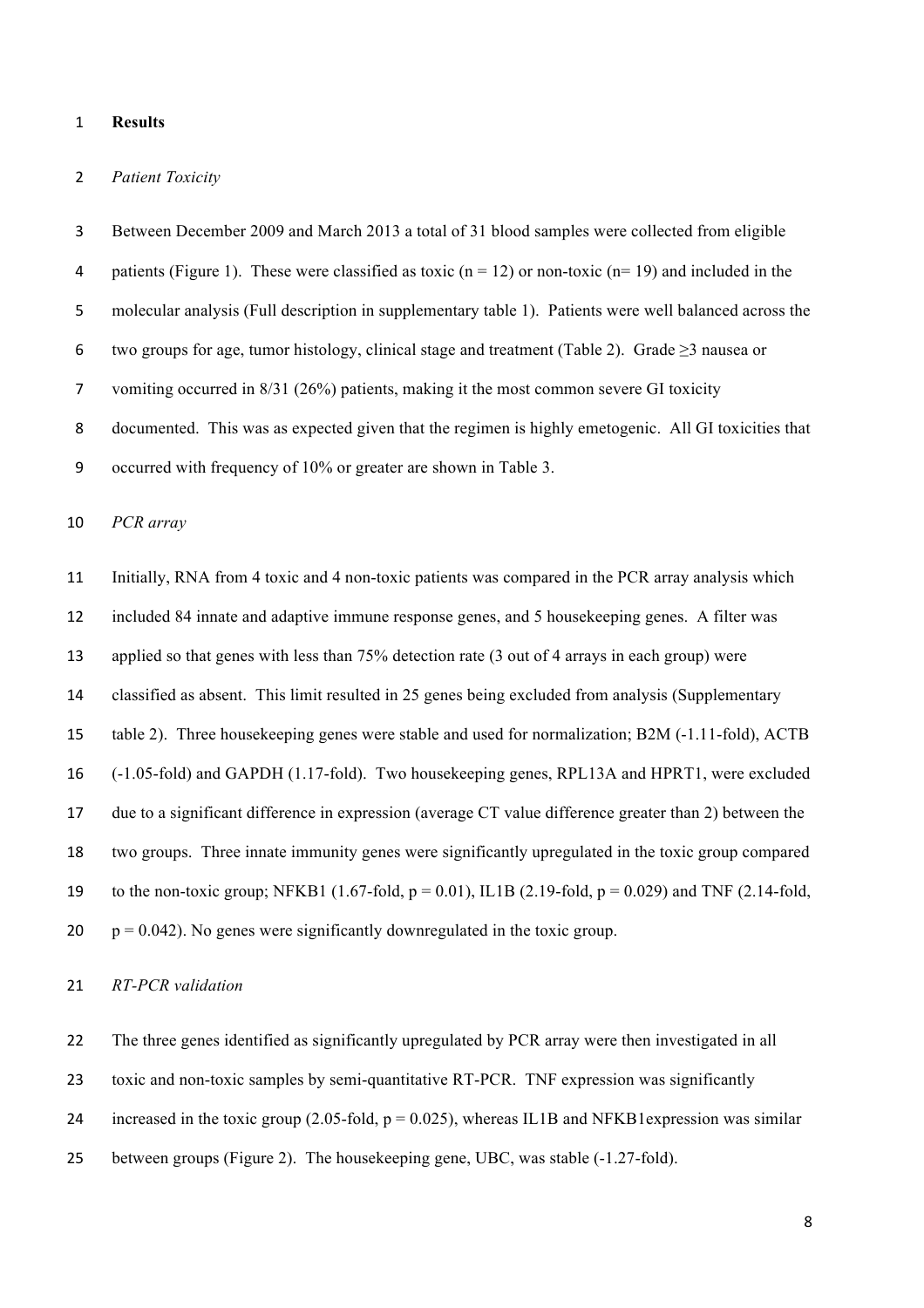## *Response to CRT*

- Response data was available 29 patients. Complete or near complete response was 31%, partial
- response (including minimal, moderate, good partial and poor partial) was 62%, and poor or no
- response was 7%. Severe GI toxicity was not associated with the response of the tumor to CRT
- 5 treatment (Table 4).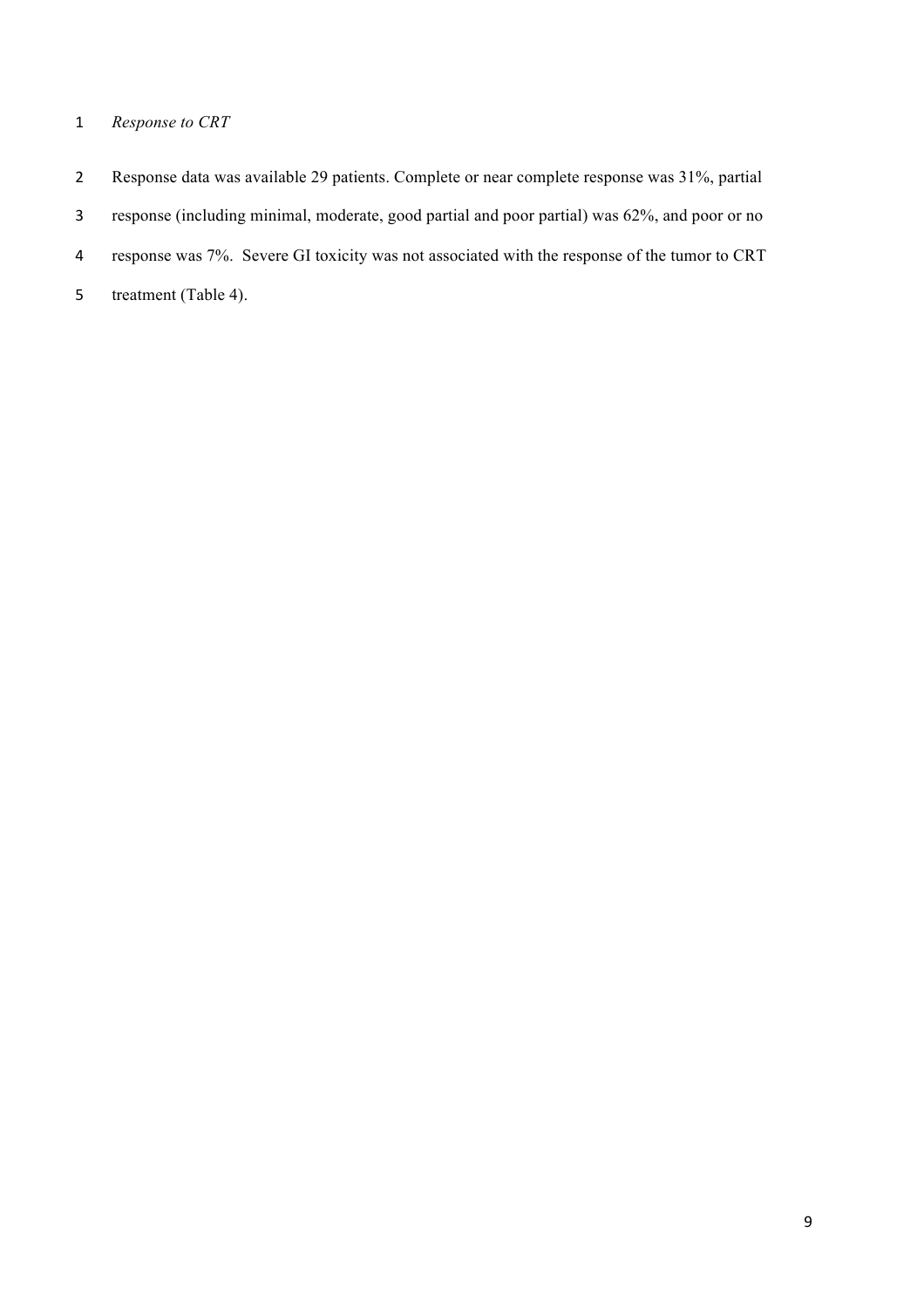#### **Discussion**

 GI toxicity is a collection of adverse effects of cancer treatment that seriously impact on patient quality of life and treatment compliance. This study included the most commonly experienced acute GI symptoms associated with 5-FU, cisplatin and radiation therapy, namely nausea and vomiting, diarrhea and mucositis/esophagitis [3, 6, 7], to uncover genes that would act as pre-therapy predictive markers of GI toxicity. We found that severe GI toxicity occurred frequently within our cohort, with 39% of patients experiencing at least one of the symptoms at a severe level within the first cycle of treatment. Importantly, each of the GI toxicity symptoms occurred within the wide range of frequency expected for the regimen [3]. Most patients did not experience toxicities singularly, but rather two or more toxicities were reported within the first cycle of therapy. This is consistent with previous studies that have shown that toxicities do not occur in isolation and are likely to be biologically linked, perhaps through systemic cytokine production and release [26, 27]. In regards to potential underpinning mechanisms between TNF and nausea and vomiting, this has not been studied directly to date. However, in a phase I clinical trial of systemic TNF for solid tumors, nausea and vomiting were of the most common toxicities, indicating a possible relationship between TNF levels and this symptom [28]. In the present study, toxicity that developed only within the first 4 weeks of treatment was included in analysis. As such, late onset radiation esophagitis may have been under reported. This is a serious and dose-limiting toxicity for patients receiving thoracic radiation and is associated with fibrotic changes that can present months to years following completion of radiotherapy [29]. Acute radiation esophagitis has also been reported to occur during or just after the completion of therapy and is highly dose-dependent [15], although the etiology is difficult to separate from mucosal injury in other areas including the oral cavity and pharynx. In response to this, previous clinical trials have classified mucositis and acute esophagitis as a single entity [30,31] and shown incidence rates similar to that seen in our study.

 In our cohort of patients we found that pre-therapy elevated expression of pro-inflammatory genes was associated with toxicity. In particular, TNF was consistently elevated in patients that experienced severe CRT-induced GI toxicity. In contrast, IL1B and NFKB1 were only elevated in the PCR array.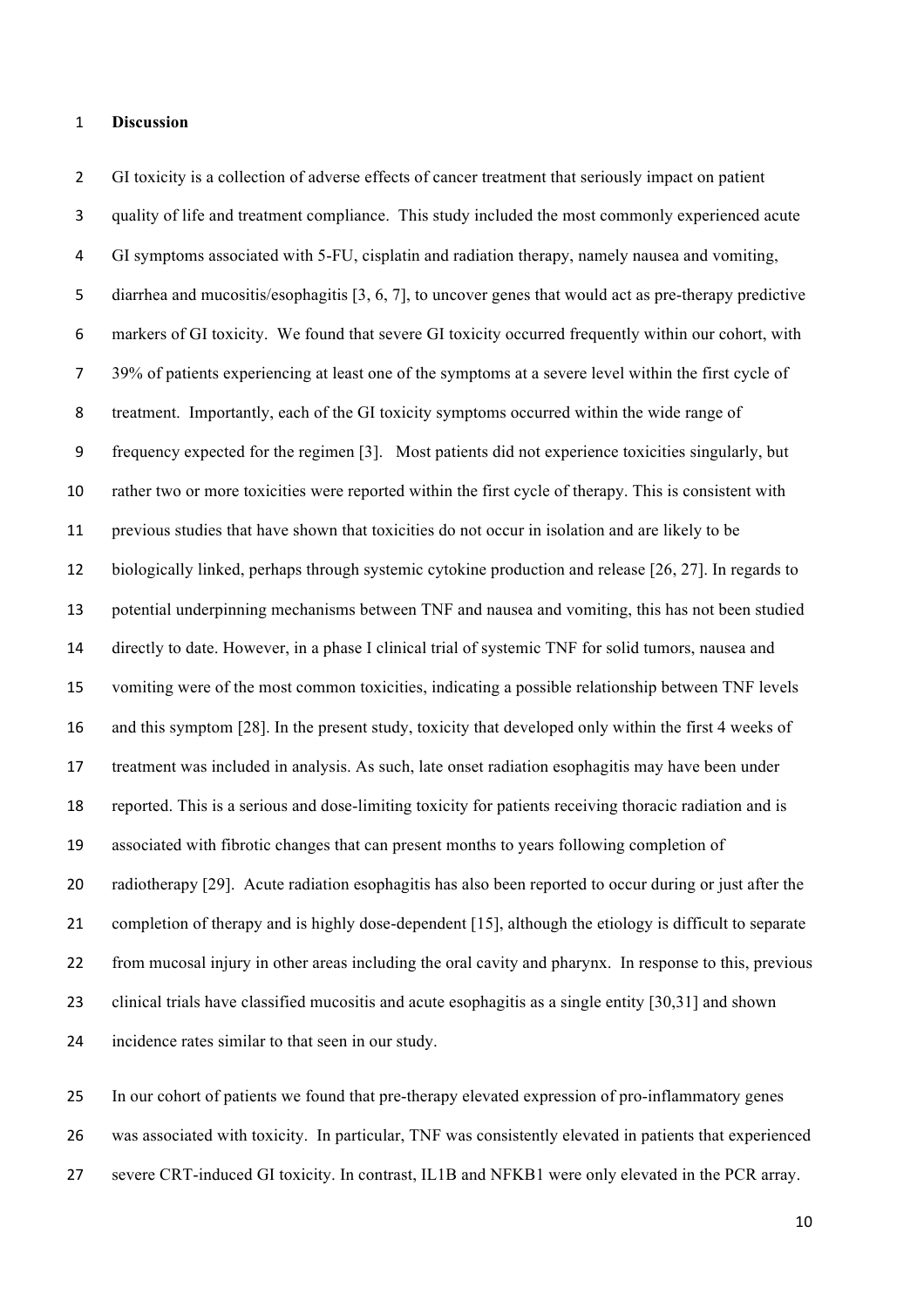PCR arrays were not conducted on the full cohort of patients , and the PCR array cohort was more homogeneous than the full cohort because it only included males and a maximum of grade 1 toxicity in the non-toxic group. This may have led to a much wider separation in gene expression signatures compared to the full cohort, which included females and grade 2 toxicity. The observation of elevated TNF supports findings by other investigators that have shown evidence of inflammatory markers as risk predictors of treatment toxicity. An association between the *TNFA*-1031T>C promoter polymorphism, which is known to alter protein levels, and toxicity has been shown in Japanese patients with esophageal cancer treated by CRT [13]. Investigators used a multivariate logistic regression model to show that *TNFA*-1031T>C was significantly associated with oral mucositis and this was the only significant independent risk factor identified. Furthermore, patients heterozygous for the *TNFA*-308G>A promoter polymorphism (known to increase expression of TNF-α) are at significantly increased risk of severe toxicity affecting the mucosa following myeloablative chemotherapy for HSCT [23]. In a study investigating genetic variation and risk of radiation esophagitis in patients with non-small cell lung cancer, investigators identified the *TNFA*-857C>T promoter polymorphism [24]. They found no significant differences between patients who developed severe esophagitis and those who did not with regard to age, sex, smoking status, histology, clinical stage and performance status. In addition, previous research using samples collected from patients with esophageal cancer treated with neoadjuvant chemotherapy, found monocytes with increased capacity to secrete IL-12 and reduced IL-10 in response to lipopolysaccharide and interferon were predictive of severe mucositis [32]. Collectively, these studies strongly support a role for elevated TNF signaling as an important risk factor for CRT-induced GI toxicity. However, it is important to note the limitation of our current approach, which is the use of housekeeping genes for normalization of data. Future research will utilize a quantitative approach to improve accuracy and reproducibility of results.

25 With regard to toxicity severity, grade > 3 GI toxicities are reported to occur at a rate of anywhere between 6 and 50% [3, 33-37], showing high inter-study and interpatient variability. This may be partially explained by the different regimens in use as well as the difficulty of assessing GI toxicities,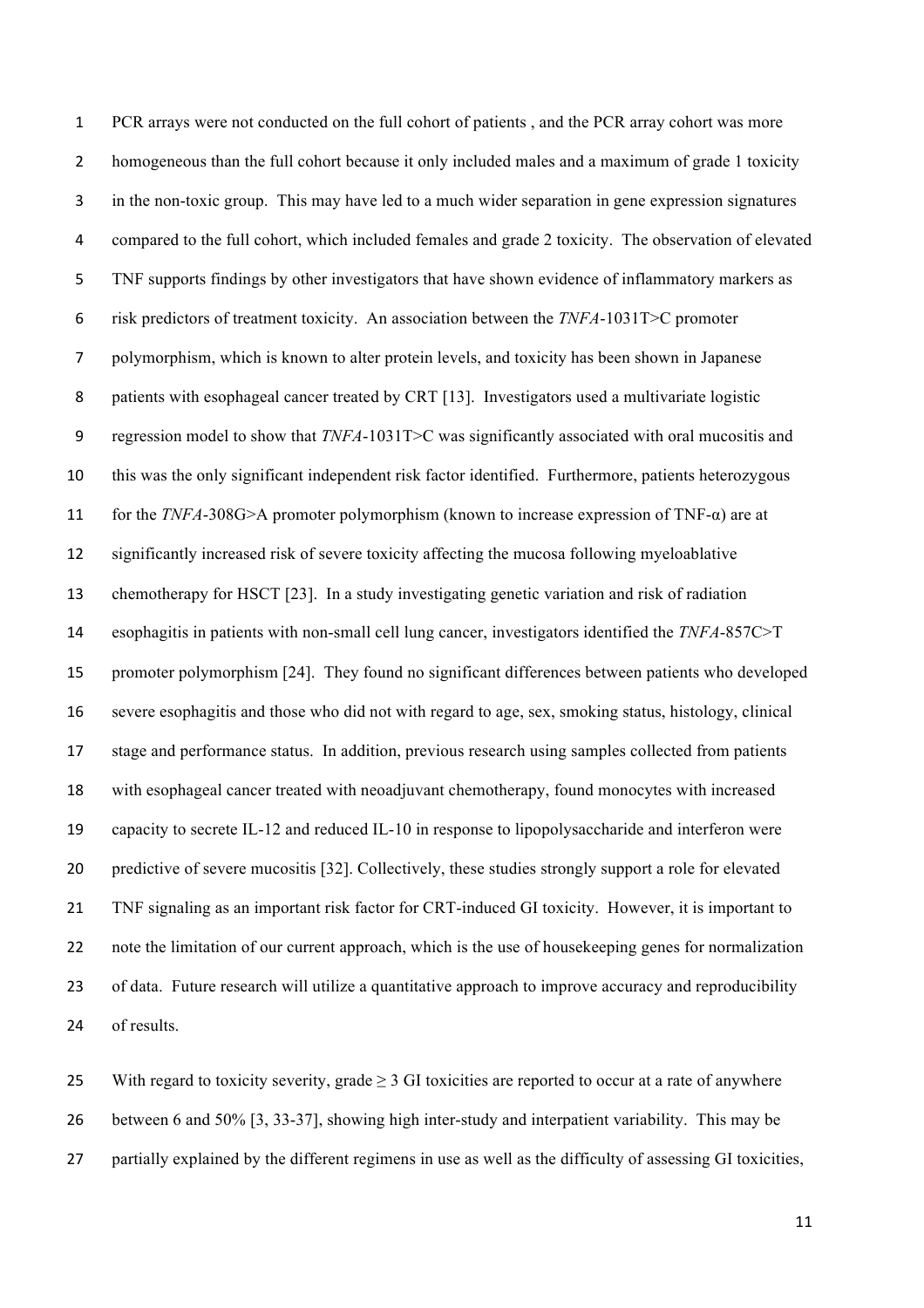which rely on the subjective description given by the patients and lack of quantitative tests for the assessment of nausea, vomiting and diarrhea. There is currently no effective tool to stratify patients for toxicity, and traditional treatment-based and patient-based factors are poor predictors [38]. Our study found no associations between toxicity and age, sex, tumor histology, stage or treatment, which is in line with previous studies [39-41]. However it should be noted that we did not look specifically for associations between gene expression and these same variables separate to toxicity. Given that gene expression profiles have been used previously to generate predictive models of patient response to CRT [42-44], this approach may be equally able to generate predictive models of toxicity from CRT in patients. We chose the arbitrary cut off of CTCAE grade 3 toxicity to categorize patients as toxic. As such, the non-toxic group contained a mixture of no (grade 0), mild (grade 1) and moderate (grade 2) GI toxicities, which may have caused reduced separation in marker expression. Comparison of our findings to other studies is also made difficult by the use of different toxicity scoring systems and variation in group allocation thresholds.

 Finally, we found no association between severe GI toxicity and response to CRT, although our study size was underpowered to detect this. The roughly 30% complete or near complete response rate seen in our study is in line with previous clinical studies for esophageal cancer [45]. Our findings are in contrast to a recent study that found acute toxicity may be a significant prognostic factor for response and overall survival in patients with esophageal cancer [41]. Investigators showed that patients with worsening odynophagia (described as mucositis of the esophagus) during CRT were more likely to have tumor regression grade 1 and improved 5-year survival. Importantly, this was the only independent prognostic factor identified. As such, there is merit in investigating the relationship between acute tissue toxicity and tumor response in clinical trials to help delineate supportive care approaches for patients with esophageal cancer.

 In conclusion, this study has provided supporting evidence for TNF as a gene associated with GI toxicity risk. Use of molecular, blood-based biomarkers such as gene expression is a quick and non-invasive method for obtaining toxicity risk information and could be easily translated to a diagnostic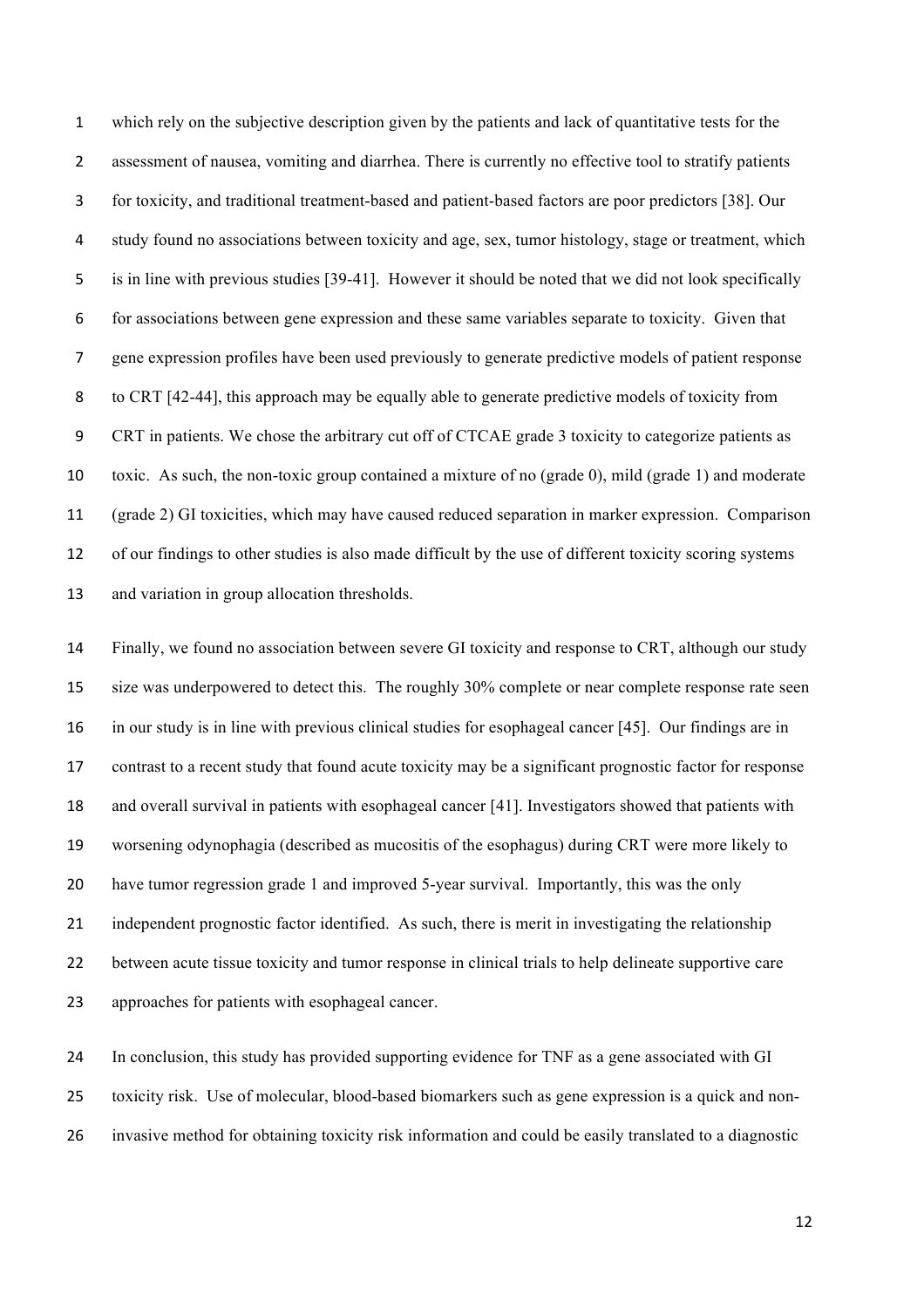- tool. Although these initial results are positive, the interpretation of our findings is limited given the
- small sample size of this pilot study which will require confirmation in a larger cohort.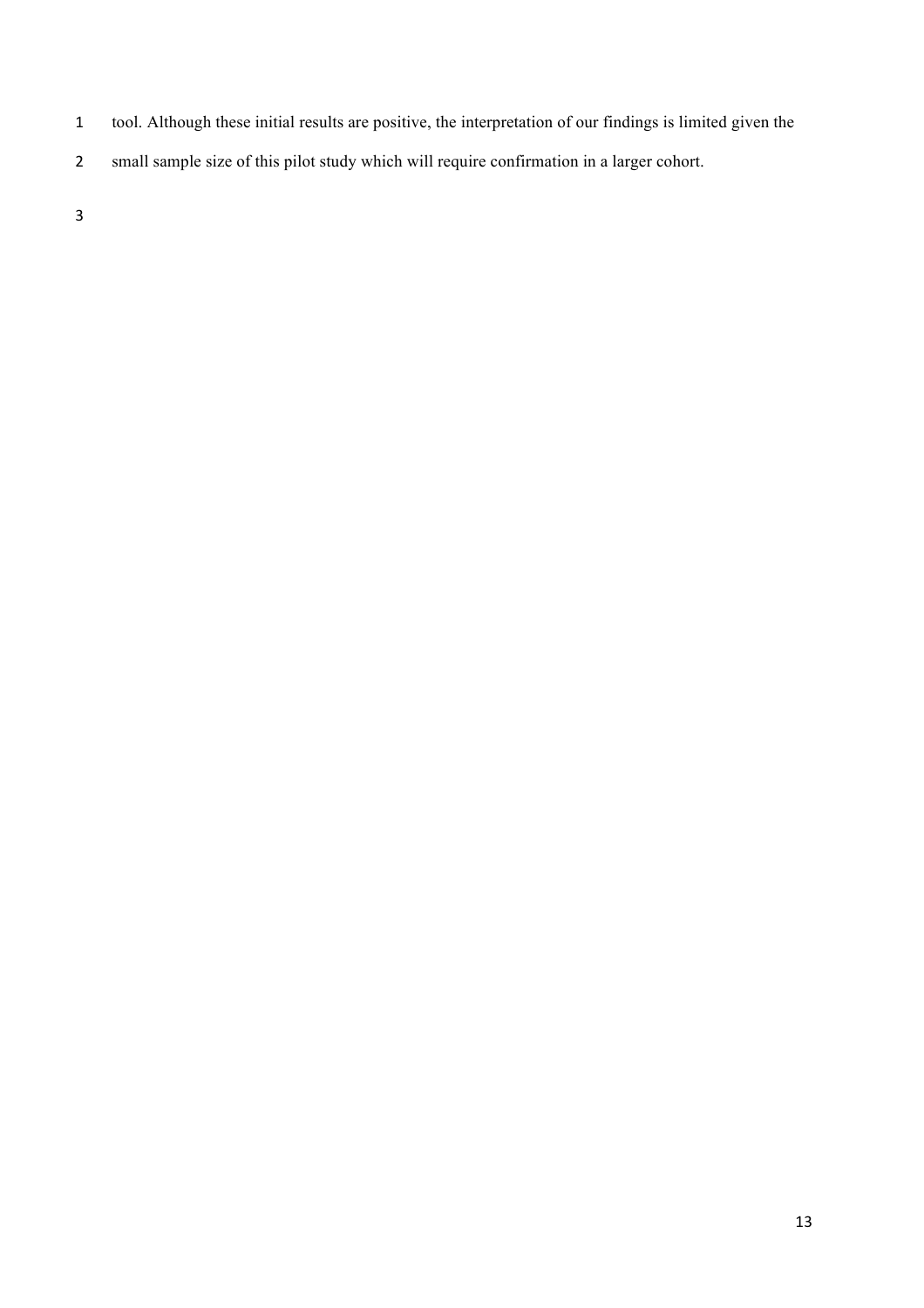## **Acknowledgements**

- We acknowledge the assistance provided by Bronwen Jones and Jeff Bull in patient identification,
- Associate Professor Peter Devitt and Dr Nimit Singhal for patient recruitment, Mr Tim Bright for
- tumor response classification and Mark Van der Hoek for RNA bioanalysis.

## **Disclosures**

The authors have no conflict of interest associated with publication of this manuscript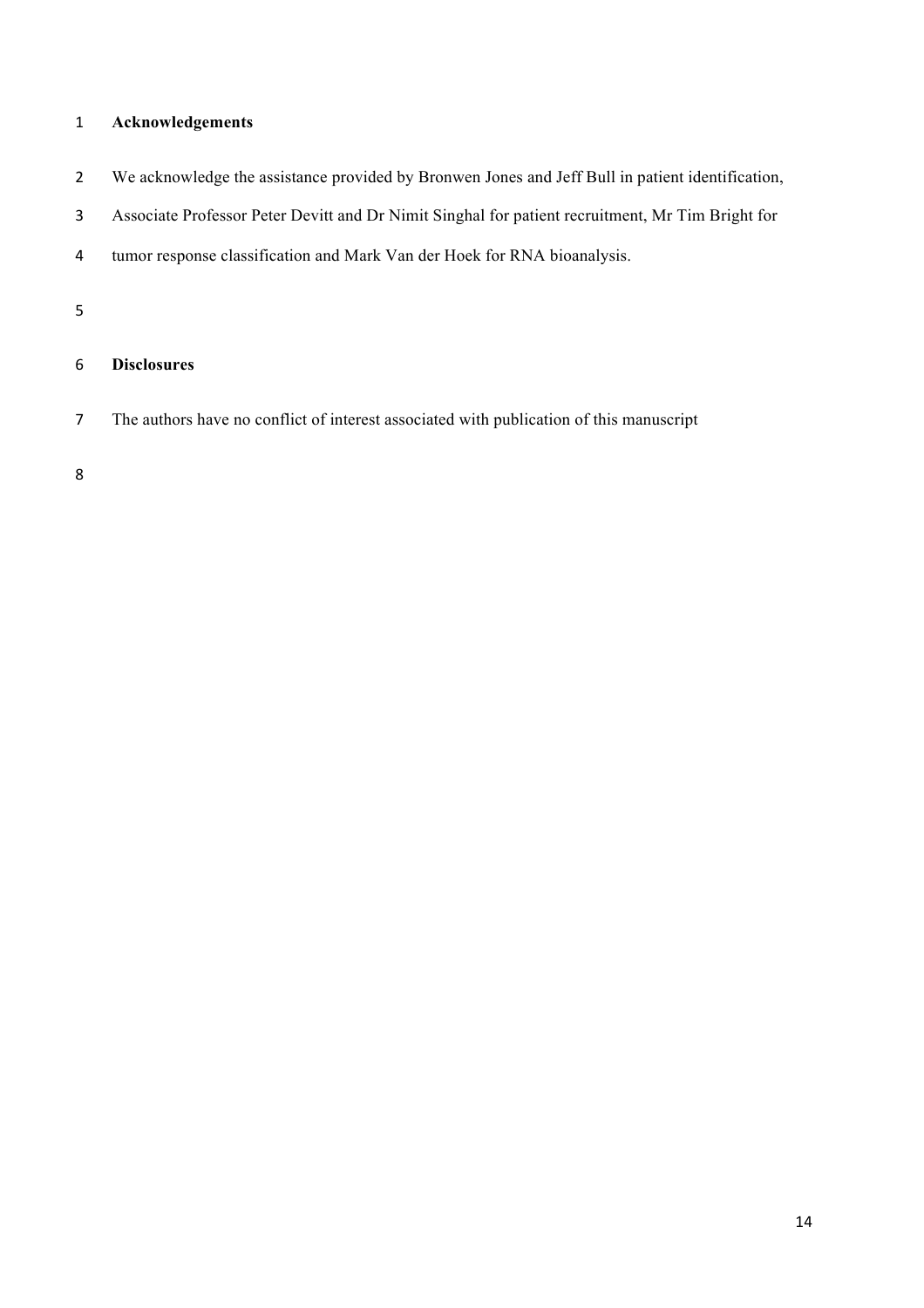# **References**

| $\overline{2}$   | El-Serag HB: Time trends of gastroesophageal reflux disease: A systematic review.<br>$\mathbf{1}$   |
|------------------|-----------------------------------------------------------------------------------------------------|
| 3                | Clin Gastroenterol Hepatol 2007;5:17-26.                                                            |
| 4                | $\overline{2}$<br>Monjazeb AM, Blackstock AW: The impact of multimodality therapy of distal         |
| 5                | esophageal and gastroesophageal junction adenocarcinomas on treatment-related toxicity and          |
| 6                | complications. Semin Radiat Oncol 2013;23:60-73.                                                    |
| $\overline{7}$   | 3<br>Courrech Staal EF, Aleman BM, Boot H, van Velthuysen ML, van Tinteren H, van                   |
| 8                | Sandick JW: Systematic review of the benefits and risks of neoadjuvant chemoradiation for           |
| $\boldsymbol{9}$ | oesophageal cancer. The British journal of surgery 2010;97:1482-1496.                               |
| 10               | Fiorica F, Di Bona D, Schepis F, Licata A, Shahied L, Venturi A, Falchi AM, Craxi<br>$\overline{4}$ |
| 11               | A, Camma C: Preoperative chemoradiotherapy for oesophageal cancer: A systematic review              |
| 12               | and meta-analysis. Gut 2004;53:925-930.                                                             |
| 13               | van Soest EM, Dieleman JP, Siersema PD, Sturkenboom MC, Kuipers EJ: Increasing<br>5                 |
| 14               | incidence of barrett's oesophagus in the general population. Gut 2005;54:1062-1066.                 |
| 15               | Morgan MA, Lewis WG, Casbard A, Roberts SA, Adams R, Clark GW, Havard TJ,<br>6                      |
| 16               | Crosby TD: Stage-for-stage comparison of definitive chemoradiotherapy, surgery alone and            |
| 17               | neoadjuvant chemotherapy for oesophageal carcinoma. The British journal of surgery                  |
| 18               | 2009;96:1300-1307.                                                                                  |
| 19               | Hiura Y, Takiguchi S, Yamamoto K, Kurokawa Y, Yamasaki M, Nakajima K, Miyata<br>7                   |
| 20               | H, Fujiwara Y, Mori M, Doki Y: Fall in plasma ghrelin concentrations after cisplatin-based          |
| 21               | chemotherapy in esophageal cancer patients. International journal of clinical oncology              |

2012;17:316-323.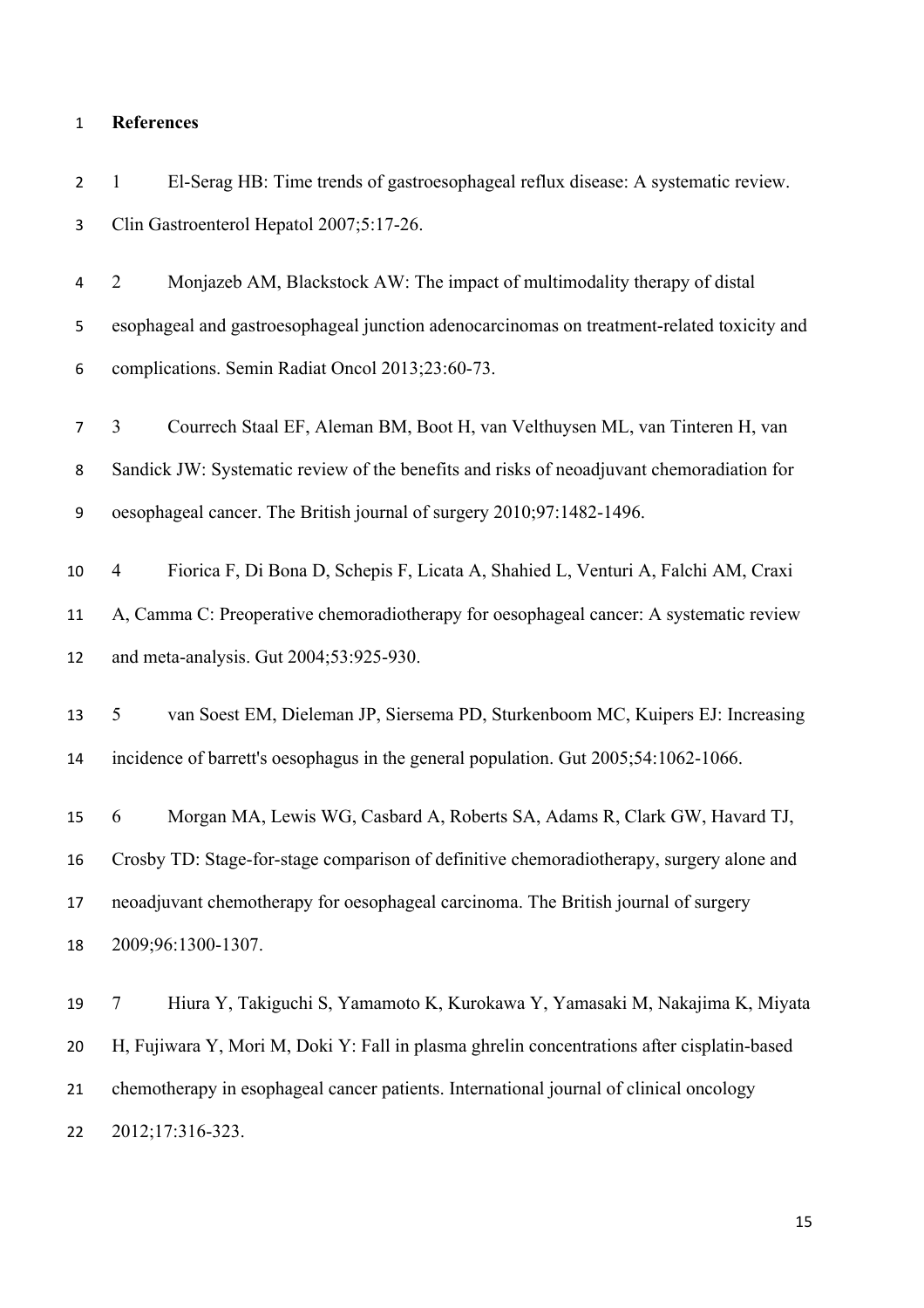| $\mathbf{1}$   | Thompson SK, Ruszkiewicz AR, Jamieson GG, Esterman A, Watson DI, Wijnhoven<br>8              |
|----------------|----------------------------------------------------------------------------------------------|
| $\overline{2}$ | BP, Lamb PJ, Devitt PG: Improving the accuracy of tnm staging in esophageal cancer: A        |
| 3              | pathological review of resected specimens. Annals of surgical oncology 2008;15:3447-3458.    |
| 4              | 9<br>Gebski V, Burmeister B, Smithers BM, Foo K, Zalcberg J, Simes J, Australasian           |
| 5              | Gastro-Intestinal Trials G: Survival benefits from neoadjuvant chemoradiotherapy or          |
| 6              | chemotherapy in oesophageal carcinoma: A meta-analysis. Lancet Oncol 2007;8:226-234.         |
| 7              | Cortez MA, Scrideli CA, Yunes JA, Valera ET, Toledo SR, Pavoni-Ferreira PC, Lee<br>10        |
| 8              | ML, Petrilli AS, Brandalise SR, Tone LG: Mrna expression profile of multidrug resistance     |
| 9              | genes in childhood acute lymphoblastic leukemia. Low expression levels associated with a     |
| 10             | higher risk of toxic death. Pediatr Blood Cancer 2009;53:996-1004.                           |
| 11             | Hummerich J, Werle-Schneider G, Popanda O, Celebi O, Chang-Claude J, Kropp S,<br>11          |
| 12             | Mayer C, Debus J, Bartsch H, Schmezer P: Constitutive mrna expression of DNA repair-         |
| 13             | related genes as a biomarker for clinical radio-resistance: A pilot study in prostate cancer |
| 14             | patients receiving radiotherapy. Int J Radiat Biol 2006;82:593-604.                          |
| 15             | Rieger KE, Hong WJ, Tusher VG, Tang J, Tibshirani R, Chu G: Toxicity from<br>12              |
| 16             | radiation therapy associated with abnormal transcriptional responses to DNA damage. Proc     |
| 17             | Natl Acad Sci U S A 2004;101:6635-6640.                                                      |
| 18             | 13<br>Sakamoto K, Oka M, Yoshino S, Hazama S, Abe T, Okayama N, Hinoda Y: Relation           |
| 19             | between cytokine promoter gene polymorphism and toxicity of 5-fluorouracil plus cisplatin    |
| 20             | chemotherapy. Oncol Rep 2006;16:381-387.                                                     |
| 21             | Schwab M, Zanger UM, Marx C, Schaeffeler E, Klein K, Dippon J, Kerb R,<br>14                 |
| 22             | Blievernicht J, Fischer J, Hofmann U, Bokemeyer C, Eichelbaum M, German FUTSG: Role          |
| 23             | of genetic and nongenetic factors for fluorouracil treatment-related severe toxicity: A      |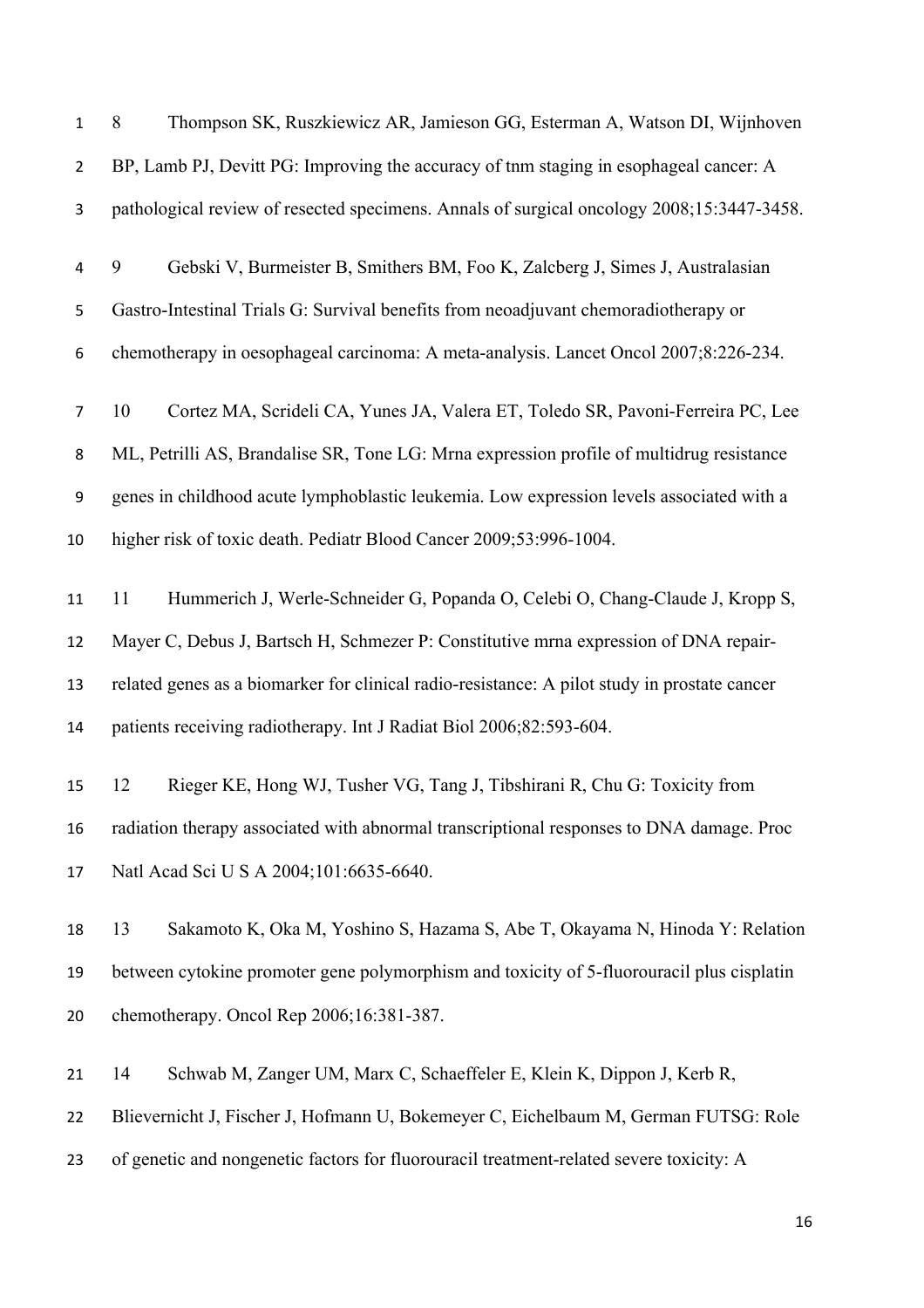prospective clinical trial by the german 5-fu toxicity study group. J Clin Oncol 2008;26:2131- 2138.

 15 Zhang L, Yang M, Bi N, Ji W, Wu C, Tan W, Zhao L, Yu D, Lin D, Wang L: Association of tgf-beta1 and xpd polymorphisms with severe acute radiation-induced esophageal toxicity in locally advanced lung cancer patients treated with radiotherapy. Radiother Oncol 2010;97:19-25.

 16 Ezzeldin HH, Diasio RB: Predicting fluorouracil toxicity: Can we finally do it? J Clin Oncol 2008;26:2080-2082.

 17 Sonis ST: Pathobiology of oral mucositis: Novel insights and opportunities. J Support Oncol 2007;5:3-11.

 18 Logan RM, Stringer AM, Bowen JM, Yeoh AS, Gibson RJ, Sonis ST, Keefe DM: The role of pro-inflammatory cytokines in cancer treatment-induced alimentary tract mucositis: Pathobiology, animal models and cytotoxic drugs. Cancer Treat Rev 2007;33:448- 460.

 19 Sonis ST: The biologic role for nuclear factor-kappab in disease and its potential involvement in mucosal injury associated with anti-neoplastic therapy. Crit Rev Oral Biol Med 2002;13:380-389.

20 Sonis ST: The pathobiology of mucositis. Nat Rev Cancer 2004;4:277-284.

21 Meirovitz A, Kuten M, Billan S, Abdah-Bortnyak R, Sharon A, Peretz T, Sela M,

Schaffer M, Barak V: Cytokines levels, severity of acute mucositis and the need of peg tube

installation during chemo-radiation for head and neck cancer--a prospective pilot study.

Radiat Oncol 2010;5:16.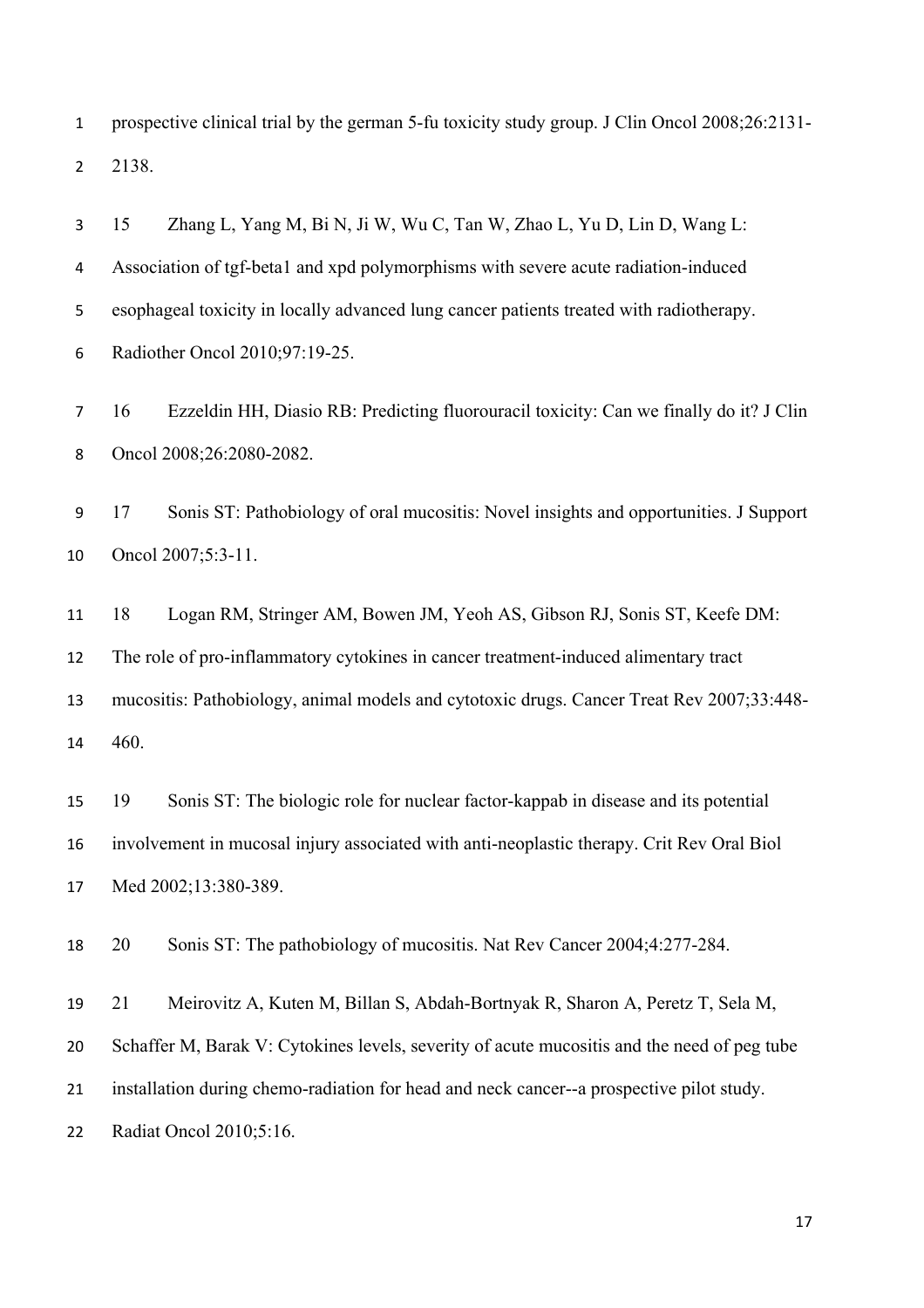22 Morales-Rojas T, Viera N, Moron-Medina A, Alvarez CJ, Alvarez A:

 Proinflammatory cytokines during the initial phase of oral mucositis in patients with acute lymphoblastic leukaemia. International journal of paediatric dentistry / the British Paedodontic Society [and] the International Association of Dentistry for Children 2012;22:191-196.

 23 Bogunia-Kubik K, Polak M, Lange A: Tnf polymorphisms are associated with toxic but not with agvhd complications in the recipients of allogeneic sibling haematopoietic stem cell transplantation. Bone Marrow Transplant 2003;32:617-622.

24 Hildebrandt MA, Komaki R, Liao Z, Gu J, Chang JY, Ye Y, Lu C, Stewart DJ, Minna

JD, Roth JA, Lippman SM, Cox JD, Hong WK, Spitz MR, Wu X: Genetic variants in

 inflammation-related genes are associated with radiation-induced toxicity following treatment for non-small cell lung cancer. PLoS One 2010;5:e12402.

 25 Al-Dasooqi N, Bowen JM, Gibson RJ, Logan RM, Stringer AM, Keefe DM: Selection of housekeeping genes for gene expression studies in a rat model of irinotecan-induced mucositis. Chemotherapy 2011;57:43-53.

 26 Aprile G, Ramoni M, Keefe D, Sonis S: Application of distance matrices to define associations between acute toxicities in colorectal cancer patients receiving chemotherapy. Cancer 2008;112:284-292.

 27 Aprile G, Ramoni M, Keefe D, Sonis S: Links between regimen-related toxicities in 20 patients being treated for colorectal cancer. Curr Opin Support Palliat Care 2009;3:50-54.

- 28. Keefe DM, Elting LS, Nguyen HT, Grunberg SM, Aprile G, Bonaventura A, Selva-
- Nayagam S, Barsevick A, Koczwara B, Sonis ST: Risk and outcomes of chemotherapy-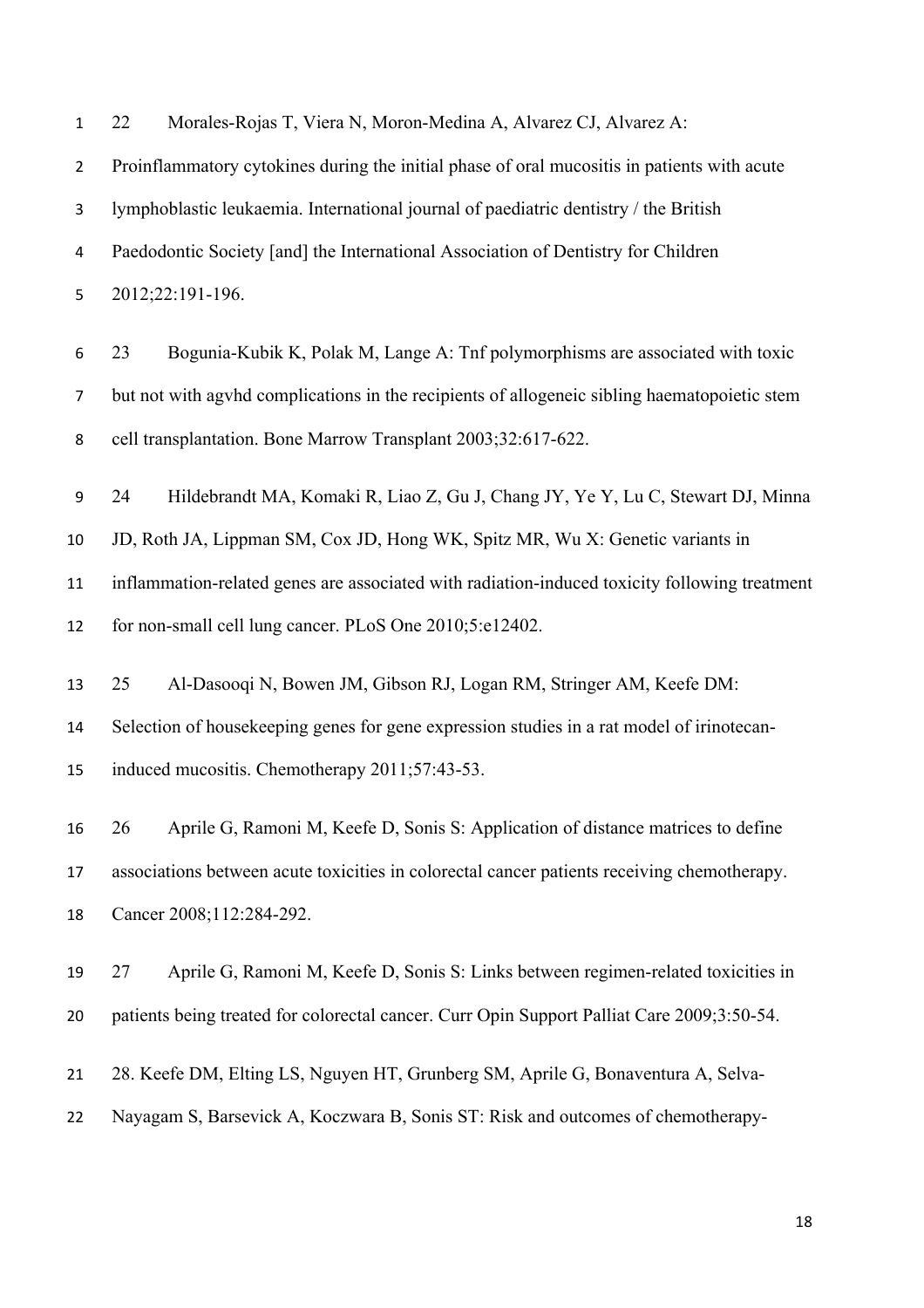induced diarrhea (CID) among patients with colorectal cancer receiving multi-cycle

chemotherapy. Cancer Chemother Pharmacol 2014;74:675-80

 29 Bradley J, Movsas B: Radiation esophagitis: Predictive factors and preventive strategies. Semin Radiat Oncol 2004;14:280-286.

 30 Meluch AA, Greco FA, Gray JR, Thomas M, Sutton VM, Davis JL, Kalman LA, Shaffer DW, Yost K, Rinaldi DA, Hainsworth JD: Preoperative therapy with concurrent paclitaxel/carboplatin/infusional 5-fu and radiation therapy in locoregional esophageal cancer: Final results of a minnie pearl cancer research network phase ii trial. Cancer J 2003;9:251-260.

 31 Brucher BL, Stein HJ, Zimmermann F, Werner M, Sarbia M, Busch R, Dittler HJ, Molls M, Fink U, Siewert JR: Responders benefit from neoadjuvant radiochemotherapy in esophageal squamous cell carcinoma: Results of a prospective phase-ii trial. Eur J Surg Oncol 2004;30:963-971.

 32 Schauer MC, Holzmann B, Peiper M, Friess H, Knoefel WT, Theisen J: Interleukin- 10 and -12 predict chemotherapy-associated toxicity in esophageal adenocarcinoma. J Thorac Oncol 2010;5:1849-1854.

 33 Adelstein DJ, Rice TW, Rybicki LA, Saxton JP, Videtic GM, Murthy SC, Mason DP, Rodriguez CP, Ives DI: Mature results from a phase ii trial of postoperative concurrent chemoradiotherapy for poor prognosis cancer of the esophagus and gastroesophageal junction. J Thorac Oncol 2009;4:1264-1269.

 34 Crosby TD, Brewster AE, Borley A, Perschky L, Kehagioglou P, Court J, Maughan TS: Definitive chemoradiation in patients with inoperable oesophageal carcinoma. Br J Cancer 2004;90:70-75.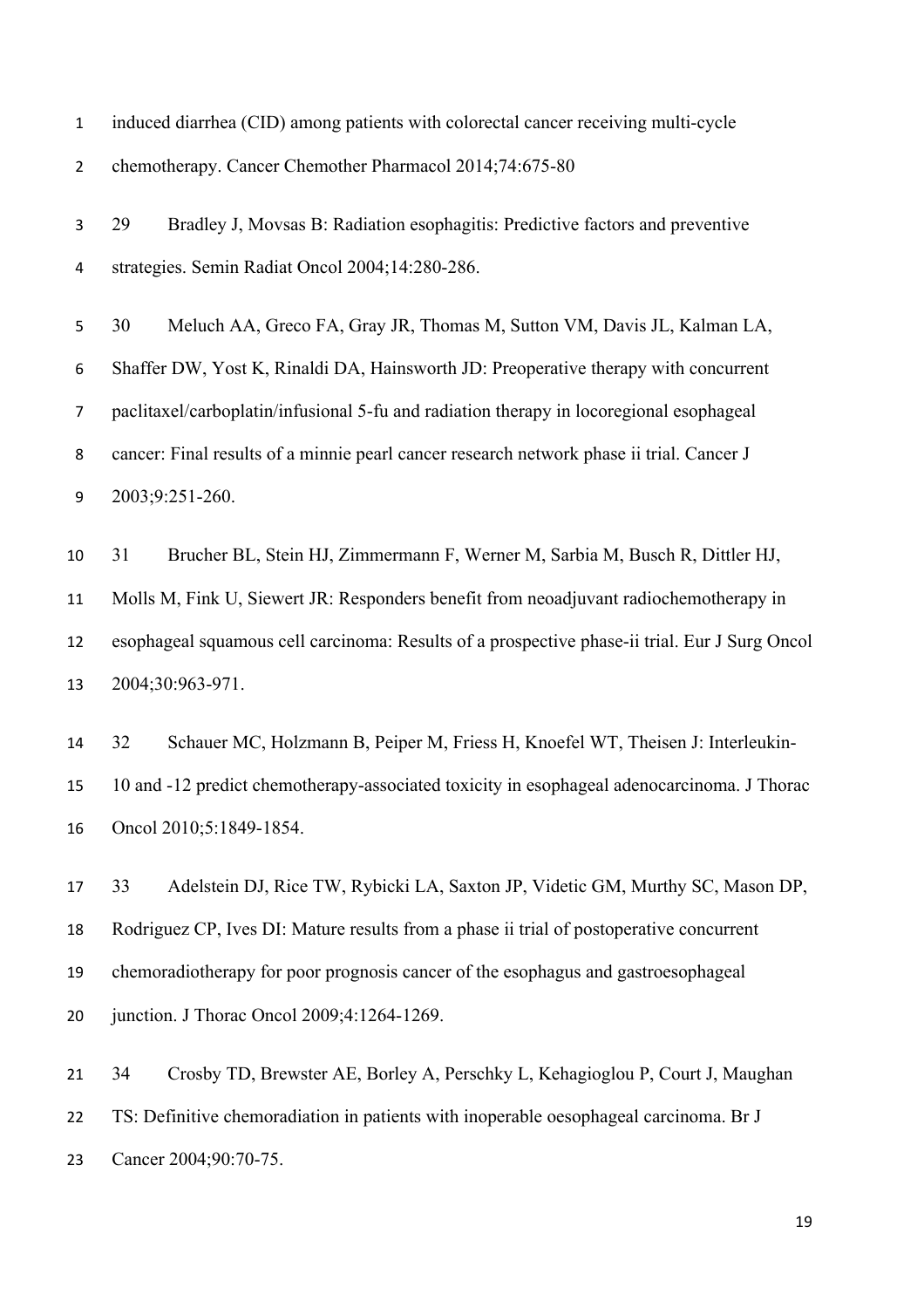35 Hurmuzlu M, Monge OR, Smaaland R, Viste A: High-dose definitive concomitant chemoradiotherapy in non-metastatic locally advanced esophageal cancer: Toxicity and outcome. Dis Esophagus 2010;23: 244-252.

 36 Ishida K, Ando N, Yamamoto S, Ide H, Shinoda M: Phase ii study of cisplatin and 5- fluorouracil with concurrent radiotherapy in advanced squamous cell carcinoma of the esophagus: A japan esophageal oncology group (jeog)/japan clinical oncology group trial (jcog9516). Jpn J Clin Oncol 2004;34:615-619.

 37 Kato H, Sato A, Fukuda H, Kagami Y, Udagawa H, Togo A, Ando N, Tanaka O, Shinoda M, Yamana H, Ishikura S: A phase ii trial of chemoradiotherapy for stage i esophageal squamous cell carcinoma: Japan clinical oncology group study (jcog9708). Jpn J Clin Oncol 2009;39:638-643.

 38 Sonis ST, Elting LS, Keefe D, Peterson DE, Schubert M, Hauer-Jensen M, Bekele BN, Raber-Durlacher J, Donnelly JP, Rubenstein EB: Perspectives on cancer therapy-induced mucosal injury: Pathogenesis, measurement, epidemiology, and consequences for patients. Cancer 2004;100:1995-2025.

 39 Doyen J, Benezery K, Follana P, Ortholan C, Gerard JP, Hannoun-Levi JM, Gal J, Francois E: Predictive factors for early and late local toxicities in anal cancer treated by radiotherapy in combination with or without chemotherapy. Diseases of the colon and rectum 2013;56:1125-1133.

 40 Schwab M, Zanger UM, Marx C, Schaeffeler E, Klein K, Dippon J, Kerb R, Blievernicht J, Fischer J, Hofmann U, Bokemeyer C, Eichelbaum M: Role of genetic and nongenetic factors for fluorouracil treatment-related severe toxicity: A prospective clinical trial by the german 5-fu toxicity study group. J Clin Oncol 2008;26:2131-2138.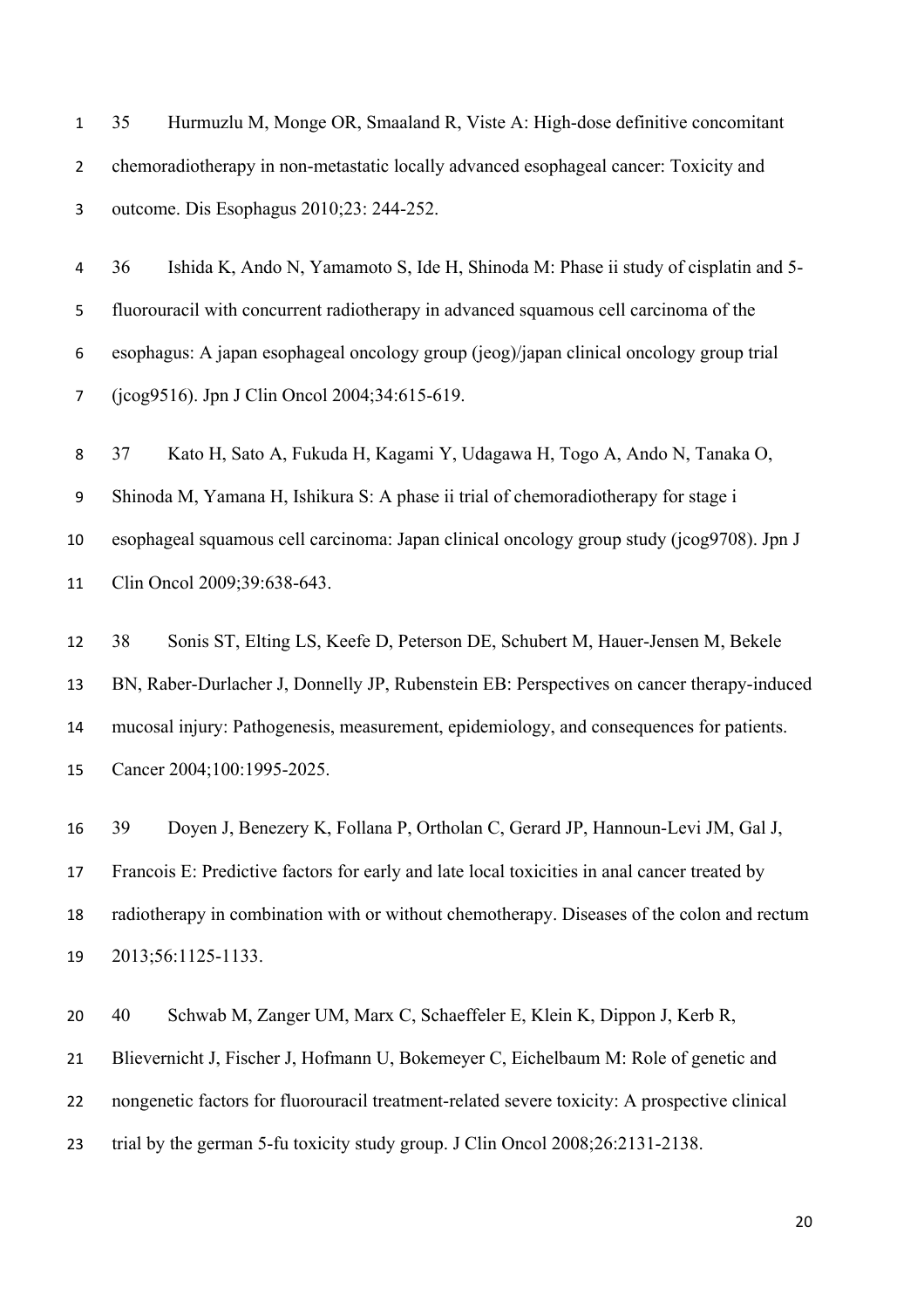41 Hennies S, Hermann RM, Gaedcke J, Grade M, Hess CF, Christiansen H, Wolff HA: Increasing toxicity during neoadjuvant radiochemotherapy as positive prognostic factor for patients with esophageal carcinoma. Dis Esophagus 2014;27:146-151.

 42 Duong C, Greenawalt DM, Kowalczyk A, Ciavarella ML, Raskutti G, Murray WK, Phillips WA, Thomas RJ: Pretreatment gene expression profiles can be used to predict response to neoadjuvant chemoradiotherapy in esophageal cancer. Annals of surgical 7 oncology 2007;14:3602-3609.

 43 Maher SG, Gillham CM, Duggan SP, Smyth PC, Miller N, Muldoon C, O'Byrne KJ, Sheils OM, Hollywood D, Reynolds JV: Gene expression analysis of diagnostic biopsies predicts pathological response to neoadjuvant chemoradiotherapy of esophageal cancer. Ann 11 Surg 2009;250:729-737.

 44 Motoori M, Takemasa I, Yamasaki M, Komori T, Takeno A, Miyata H, Takiguchi S, Fujiwara Y, Yasuda T, Yano M, Matsuura N, Matsubara K, Monden M, Mori M, Doki Y: Prediction of the response to chemotherapy in advanced esophageal cancer by gene expression profiling of biopsy samples. International journal of oncology 2010;37:1113- 1120.

 45 van Hagen P, Hulshof MC, van Lanschot JJ, Steyerberg EW, van Berge Henegouwen MI, Wijnhoven BP, Richel DJ, Nieuwenhuijzen GA, Hosper GA, Bonenkamp JJ, Cuesta MA, Blaisse RJ, et al. Preoperative chemoradiotherapy for esophageal or junctional cancer. N Engl J Med. 2012;366:2074-84.